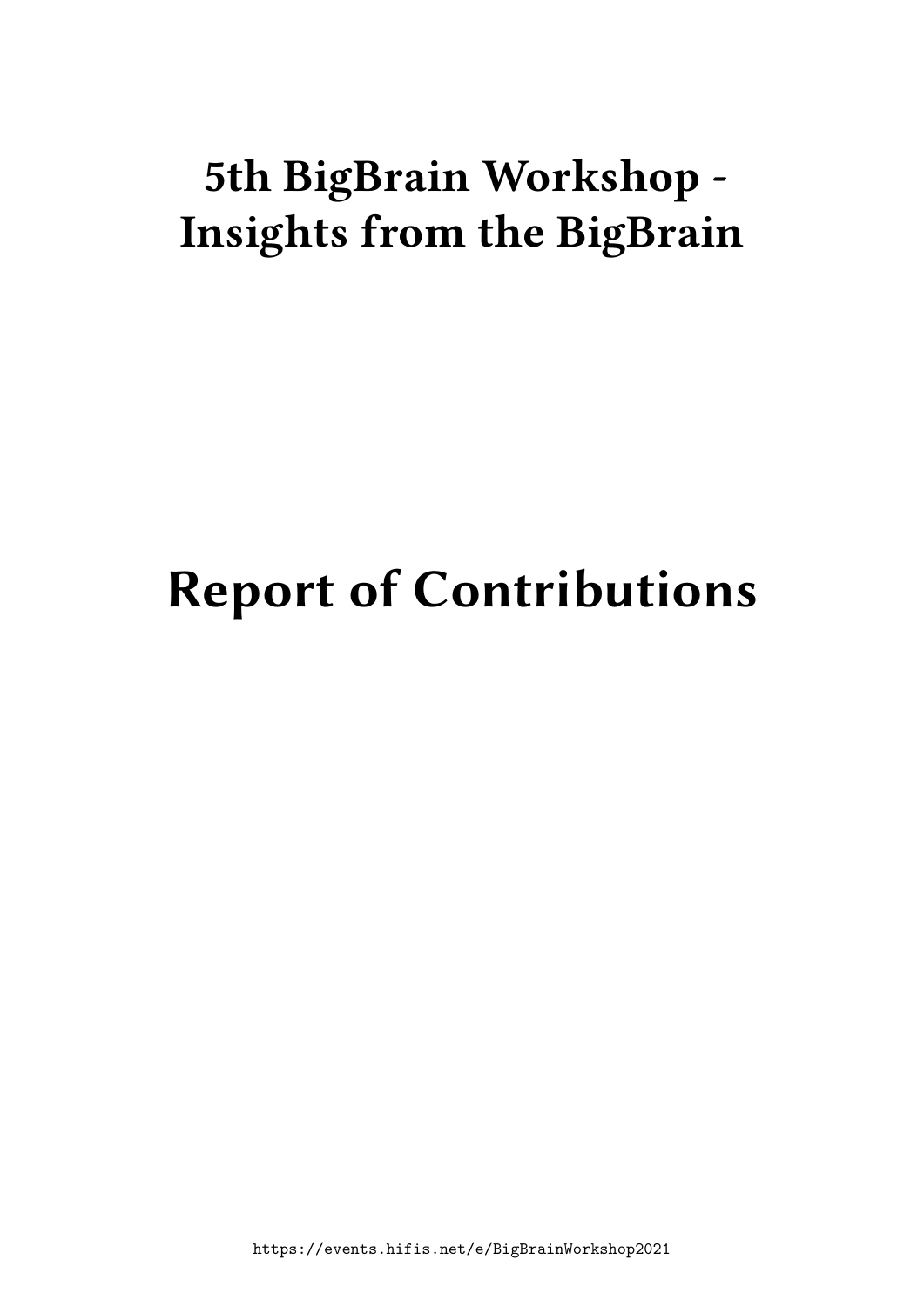**Contribution ID: 2** Type: **Talk** 

#### **High-Resolution Cytoarchitectonic Maps of the Medial Geniculate Body in the BigBrain enabled by Deep Convolutional Neural Networks**

*Wednesday, September 22, 2021 4:15 PM (15 minutes)*

The medial geniculate nucleus (MGB) is part of the metathalamus and plays an important role in processing auditory information. Previous maps of the human brain did not include subdivisions of the MGB – limiting their use for data integration, modelling and simulation. Here we aim at overcoming this limitation by creating cytoarchitectonic maps of the MGB in the BigBrain (Amunts et al., 2013) with the help of a deep-learning based brain mapping tool (Schiffer et al., 2020). In a first step the MGB was analyzed on 57 sections of the BigBrain dataset based on cytoarchitectonic criteria. Three subdivisions were identified and mapped in both hemispheres. In a next step, a deep-learning based tool with a convolutional neural network architecture was trained to delineate these subdivisions on additional 132 sections of the BigBrain. After an initial quality check, the maps were non-linearly transformed into the 3D BigBrain space and smoothed. The resulting whole brain maps serve as a histological reference for clinical and neuroscientific research investigating medial geniculate function and accompany recent advances in spatial resolution of in vivo imaging techniques therein. The maps are publicly available and can be accessed via the EBRAINS Knowledge Graph and the Human Brain Project's interactive atlas viewer (https://interactive-viewer.apps.hbp.eu/).

#### **Primary author:** KIWITZ, Kai (Vogt Institute)

**Co-authors:** Prof. AMUNTS, Katrin (Institute of Neuroscience and Medicine (INM-1), Forschungszentrum Jülich); Dr BLUDAU, Sebastian (nstitute of Neuroscience and Medicine (INM-1), Forschungszentrum Jülich, Germany); BRANDSTETTER, Andrea (nstitute of Neuroscience and Medicine (INM-1), Forschungszentrum Jülich, Germany); SCHIFFER, Christian (nstitute of Neuroscience and Medicine (INM-1), Forschungszentrum Jülich, Germany); Dr MOHLBERG, Hartmut (nstitute of Neuroscience and Medicine (INM-1), Forschungszentrum Jülich, Germany); OMIDYEGANEH, Mona (McGill Centre for Integrative Neuroscience, McConnell Brain Imaging Center, Montreal Neurological Institute, Canada); MASSICOTTE, Philippe (McGill Centre for Integrative Neuroscience, McConnell Brain Imaging Center, Montreal Neurological Institute, Canada)

**Presenter:** KIWITZ, Kai (Vogt Institute)

**Session Classification:** Contributed Talks: Structural and Functional Mapping

**Track Classification:** Workshop Day 1 - Sep 22: Structural and Functional Mapping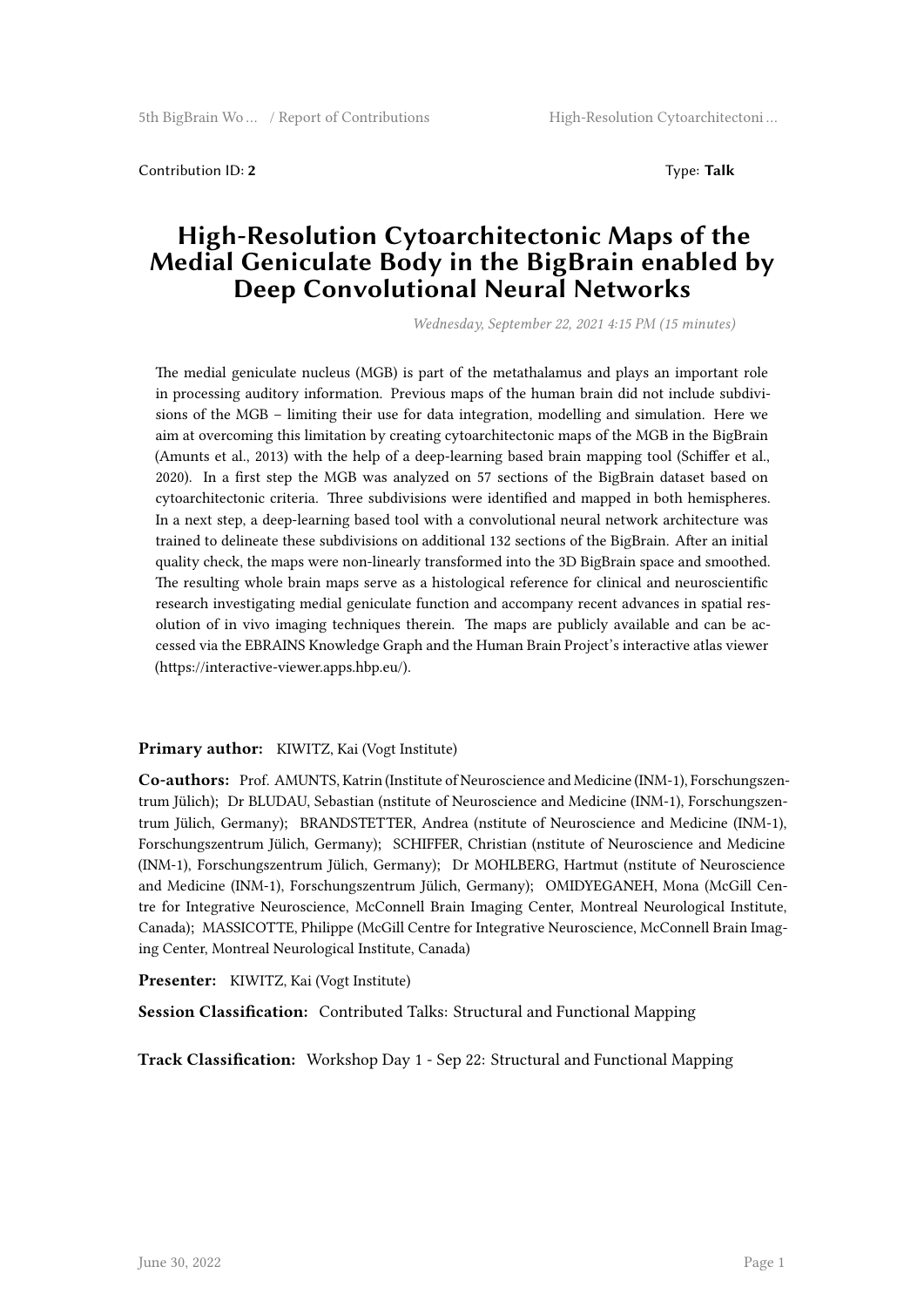Contribution ID: **3** Type: **Talk**

## **Advances in Automated Whole-Brain Mapping of Human Cytoarchitecture with Deep Learning**

*Wednesday, September 22, 2021 3:15 PM (15 minutes)*

Cytoarchitecture is defined as the spatial organization of neuronal cells in the brain, including the arrangement of cells into layers and columns with respect to cell density, orientation and presence of certain cell types. It allows to subdivide the brain into cortical areas and subcortical nuclei, which are indicators for connectivity and function. Consequently, cytoarchitectonic areas provide an important microstructural reference for human brain atlases.

Today's high-throughput scanners enable digitization of complete human brains in reasonable timeframes, opening up oppurtunities for large scale analysis of cytoarchitecture. However, it is practically impossible to scale established cytoarchitectonic mapping methods for doing delinations in all sections of a human brain. This motivates the development of automatic mapping algorithms.

In this talk, we discuss the challenges of automatic cytoarchitectonic mapping, give an overview of recent advances in the field, and talk about potential future developments.

**Primary author:** SCHIFFER, Christian (Forschungszentrum Jülich) **Presenter:** SCHIFFER, Christian (Forschungszentrum Jülich) **Session Classification:** Contributed Talks: Neuro-Inspired AI

**Track Classification:** Workshop Day 1 - Sep 22: Neuro-Inspired AI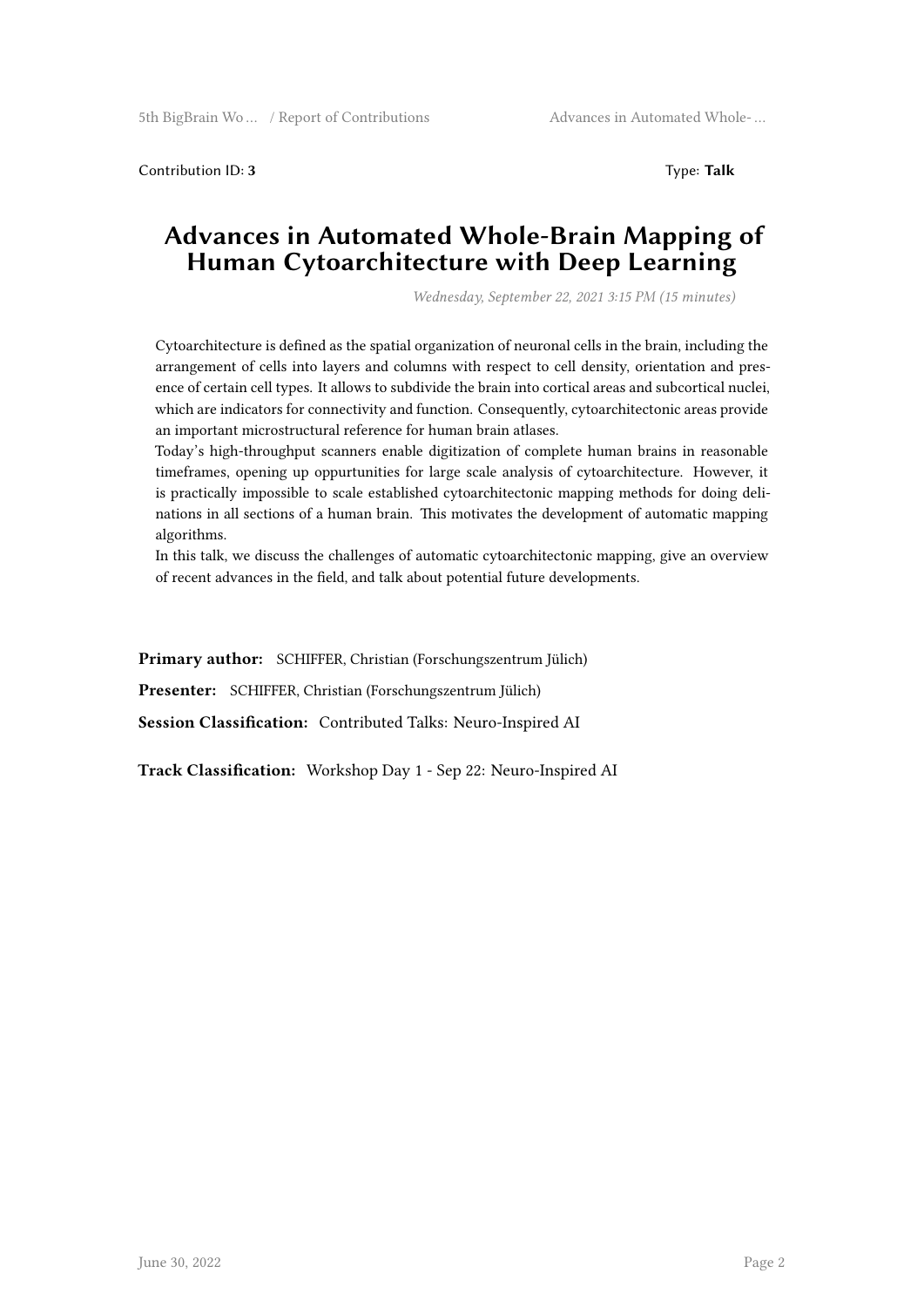Contribution ID: **4** Type: **Talk**

#### **The Unique Cytoarchitecture and Wiring of The Default Mode Network**

*Thursday, September 23, 2021 3:00 PM (15 minutes)*

**Background.** Complex behaviours benefit from parallel distributed processing in multiple brain networks. The roles of certain networks are well-defined, while others remain elusive. Arguably, none are so elusive as the default mode network (DMN); a distributed set of brain regions that decrease in activity during many externally oriented tasks. Revealing the cytoarchitectural composition and connectional layout of the DMN is crucial to defining its role in complex behaviours.

**Method.** We examined the cytoarchitectural composition of the DMN using an established cortical type atlas (García-Cabezas et al., 2020; Von Economo and Koskinas, 1925) and by applying non-linear dimensionality reduction to BigBrain-derived staining intensity profiles (Paquola et al., 2019). Next, we used magnetic resonance imaging (MRI) to explicate structural wiring and effective connectivity of the whole brain. In both modalities, we examined the influence of cytoarchitecture on extrinsic connectivity of the DMN. Finally, we evaluated the uniqueness of the DMN relative to other large-scale functional brain networks.

**Results.** We discovered profound diversity of DMN cytoarchitecture. Each circumscribed subregion of the DMN contains a broad range of cytoarchitectural types, however, the spatial pattern within each subregion differs. The patterns vary in smoothness from a gradient in the parahippocampus to interdigitation in the superior frontal gyrus. We found that cytoarchitectural differentiation in the DMN aligns with its structural wiring and extrinsic information flow. The structural heterogeneity of the DMN engenders a network-level balance in communication with external and internal sources, which is distinctive, relative to other functional networks.

**Conclusion.** These findings suggest a novel wiring diagram of structural and functional connectivity of the DMN that is compatible with its putative role in balancing internal and external information. Furthermore, our work demonstrates the import of neuroanatomical evidence in specifying theories of functional networks.

**Primary authors:** Dr PAQUOLA, Casey (INM-1, Forschungszentrum Jülich); Ms GARBER, Margaret; Dr FRÄSSLE, Stefan; Dr ROYER, Jessica; Mr TAVAKOL, Shahin; Dr RODRIGUEZ-CRUCES, Raul; Prof. SMALLWOOD, Jonathan; Dr BERNHARDT, Boris

**Presenter:** Dr PAQUOLA, Casey (INM-1, Forschungszentrum Jülich)

**Session Classification:** Contributed Talks: Applications

**Track Classification:** Workshop Day 2 - Sep 23: Applications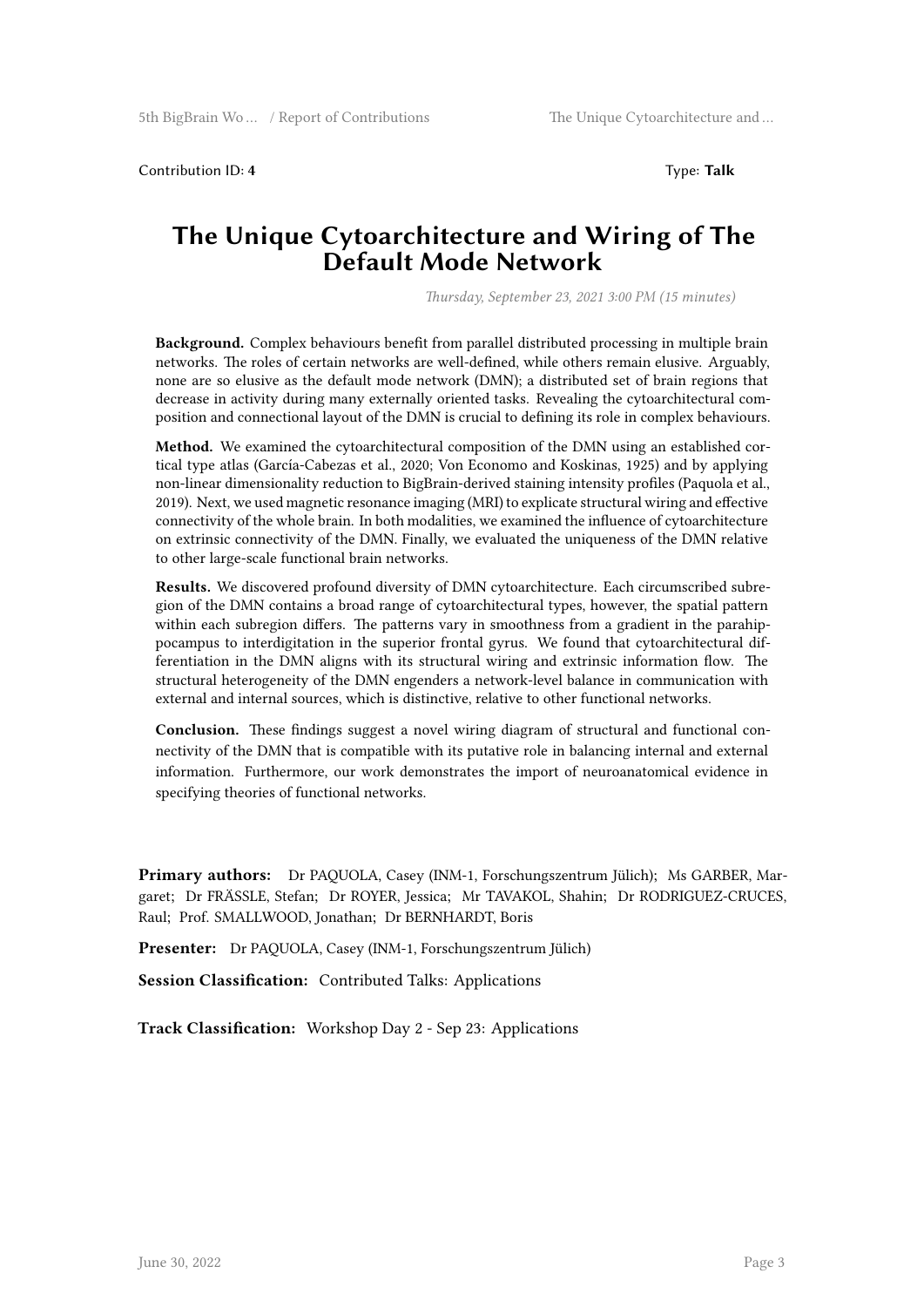**Contribution ID: 5** Type: **Talk** 

#### **Cytoarchitectonic mapping and analysis of the VIM nucleus of the thalamus in ten human post mortem brains including the BigBrain2**

*Wednesday, September 22, 2021 4:30 PM (15 minutes)*

The nucleus ventralis intermedius (VIM) of the thalamus is located in the ventral part of the ventrolateral posterior thalamus and exhibits increased connectivity especially with the dentate nucleus of the cerebellum and the primary motor cortex through the dentato-rubro-thalamic tract. Selective lesioning of the VIM is a well-established neurosurgical target for the treatment of patients with severe medication-resistant tremor as it leads to a significant alleviation of this symptom. Most current image-guided techniques are based on indirect targeting using atlases (e.g. Schaltenbrand-Wahren atlas) for determining and navigating the strategy of the surgery, which has certain limits of spatial resolution and contrast. Since the precise targeting of VIM and a comprehensive understanding of its inner structure is important for the success of neurosurgical treatment we investigated the VIM in serial histological sections of ten human post mortem brains and mapped the structure according to cytoarchitectonic criteria at every 15th section. The Big-Brain2 dataset was one of the investigated brains and was used to train a deep-learning model that learned to recognize cytoarchitectonic patterns based on manual delineations and predicted the delineations at every section in-between. VIM was then visualized to present a detailed anatomical model of the human VIM at microscopical resolution in order to better understand the 3D architecture and to get an overall picture of its shape and relationship to other nuclei of the thalamus.

**Primary author:** Ms DEVAKURUPARAN, Saruka (Institute of Neuroscience and Medicine (INM-1), Forschungszentrum Jülich, Germany)

**Co-authors:** Ms BRANDSTETTER, Andrea (Institute of Neuroscience and Medicine (INM-1), Forschungszentrum Jülich, Germany); Dr BLUDAU, Sebastian (Institute of Neuroscience and Medicine (INM-1), Forschungszentrum Jülich, Germany); Dr MINNEROP, Martina (Institute of Neuroscience and Medicine (INM-1), Forschungszentrum Jülich, Germany); Dr MOHLBERG, Hartmut (Institute of Neuroscience and Medicine (INM-1), Forschungszentrum Jülich, Germany); Dr SCHIFFER, Christian (Institute of Neuroscience and Medicine (INM-1), Forschungszentrum Jülich, Germany); Prof. SCHNITZLER, Alfons (Institute for Clinical Neuroscience and Medical Psychology, Düsseldorf University Hospital); Prof. UYLINGS, Harry (Anatomy & Neuroscience VU University Medical Center, Amsterdam, Netherlands ); Prof. AMUNTS, Katrin (Institute of Neuroscience and Medicine (INM-1), Forschungszentrum Jülich, Germany)

**Presenter:** Ms DEVAKURUPARAN, Saruka (Institute of Neuroscience and Medicine (INM-1), Forschungszentrum Jülich, Germany)

**Session Classification:** Contributed Talks: Structural and Functional Mapping

**Track Classification:** Workshop Day 1 - Sep 22: Structural and Functional Mapping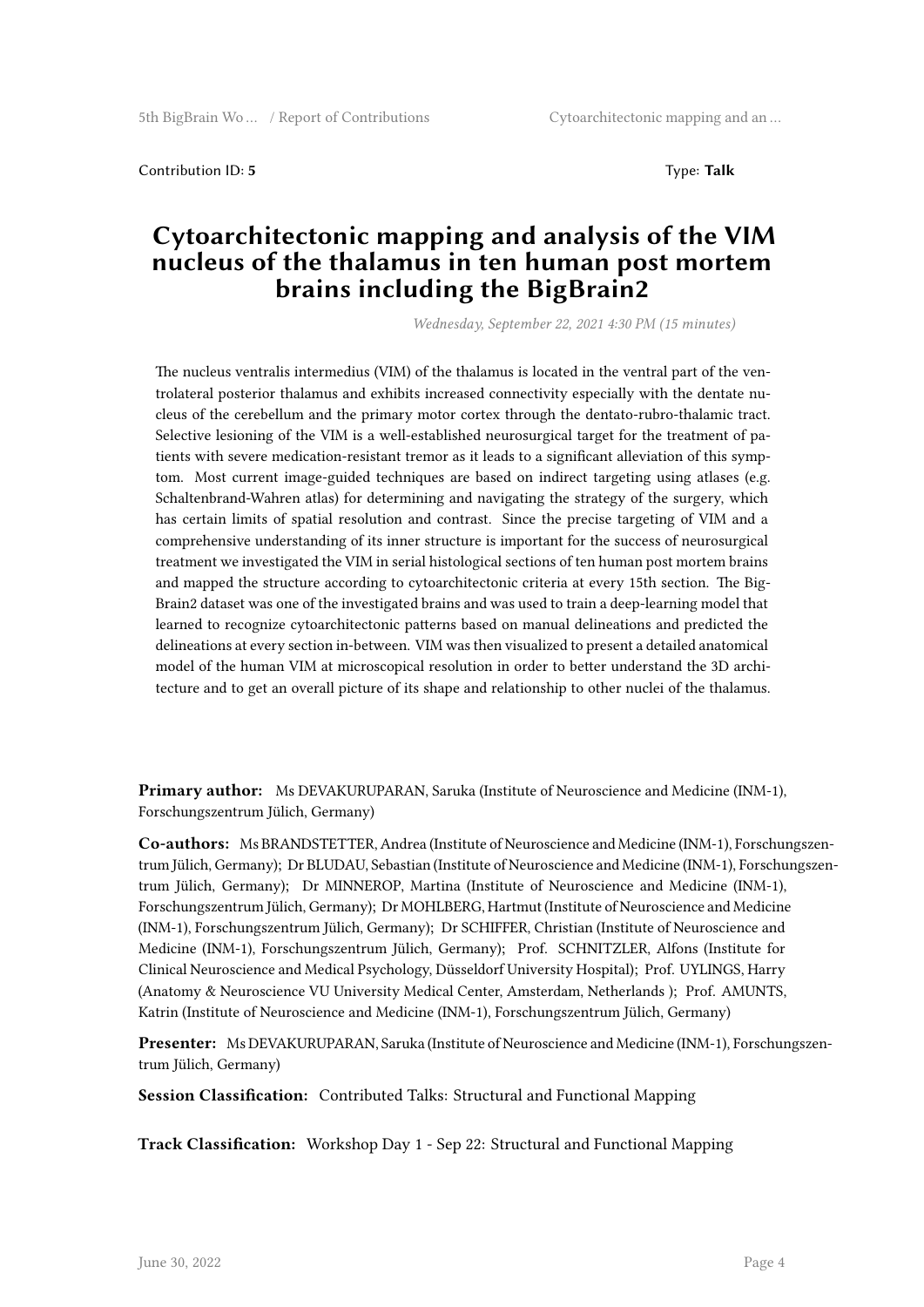**Contribution ID: 6** Type: **Talk** 

#### **The functional specialization of visual cortex emerges from training parallel pathways with self-supervised predictive learning**

*Wednesday, September 22, 2021 3:30 PM (15 minutes)*

The visual system of mammals is comprised of parallel, hierarchical specialized pathways. Different pathways are specialized in so far as they use representations that are more suitable for supporting specific downstream behaviours. In particular, the clearest example is the specialization of the ventral ("what") and dorsal ("where") pathways of the visual cortex. These two pathways support behaviours related to visual recognition and movement, respectively. To-date, deep neural networks have mostly been used as models of the ventral, recognition pathway. However, it is unknown whether both pathways can be modelled with a single deep ANN. Here, we ask whether a single model with a single loss function can capture the properties of both the ventral and the dorsal pathways. We explore this question using data from mice, who like other mammals, have specialized pathways that appear to support recognition and movement behaviours. We show that when we train a deep neural network architecture with two parallel pathways using a selfsupervised predictive loss function, we can outperform other models in fitting mouse visual cortex. Moreover, we can model both the dorsal and ventral pathways. These results demonstrate that a self-supervised predictive learning approach applied to parallel pathway architectures can account for some of the functional specialization seen in mammalian visual systems.

**Primary author:** BAKHTIARI, Shahab (McGill University, Mila)

**Co-authors:** MINEAULT, Patrick; LILLICRAP, Timothy (DeepMind); PACK, Christopher (McGill University); RICHARDS, Blake (McGill University, Mila)

**Presenter:** BAKHTIARI, Shahab (McGill University, Mila)

**Session Classification:** Contributed Talks: Neuro-Inspired AI

**Track Classification:** Workshop Day 1 - Sep 22: Neuro-Inspired AI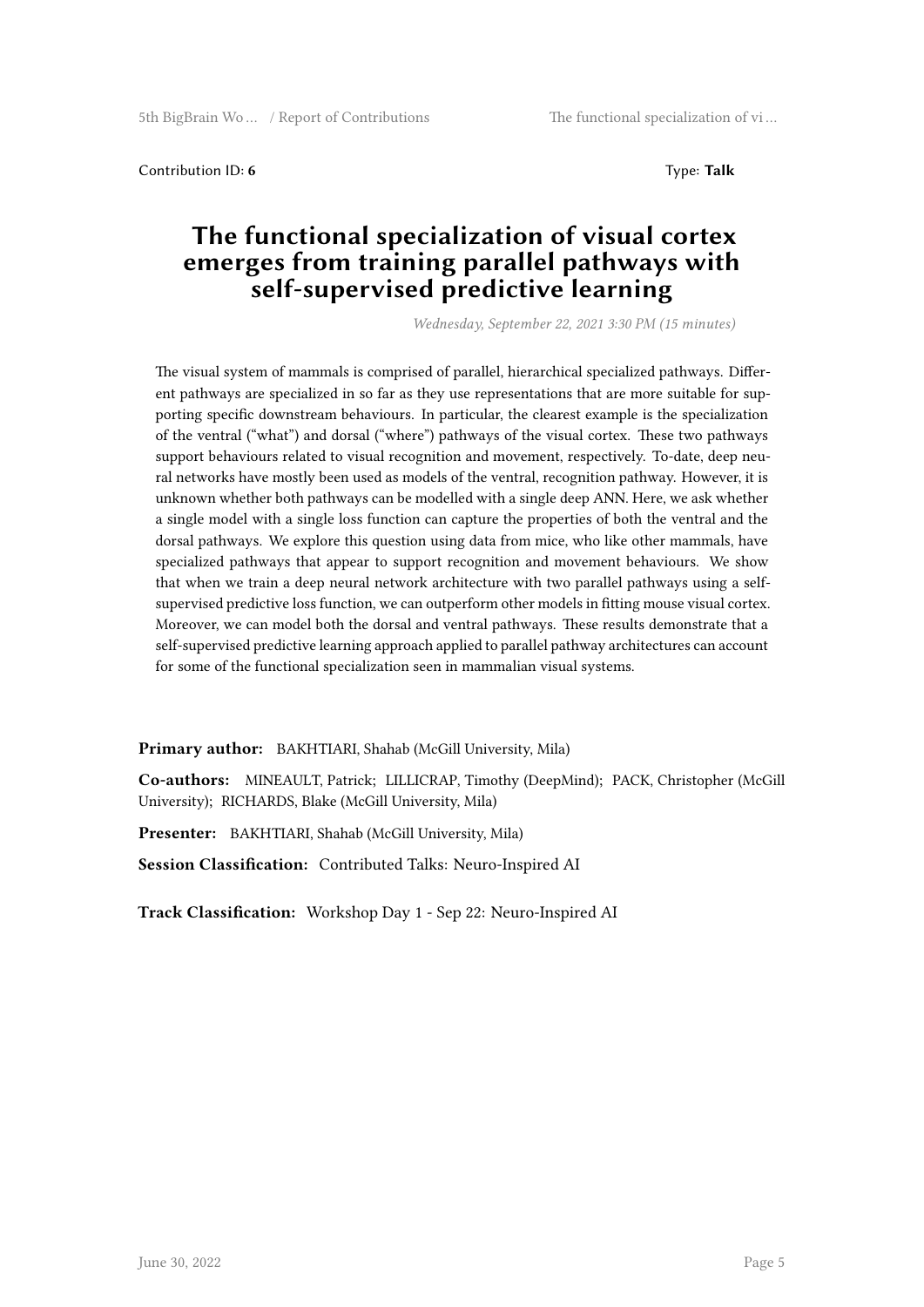Contribution ID: **7** Type: **Demo**

#### **Live reconstruction and analysis of BigBrain data at 1µm resolution**

*Thursday, September 23, 2021 4:00 PM (1h 30m)*

Analysis and visualization of big data, such as 3D reconstructions of human brain models from high resolution histological sections, requires a large amount of time and HPC resources to compute and to store the results of respective computations. And becomes prohibitively expensive to perform on the whole dataset during iterative development workflows, where multiple versions need to coexist in order to be visualized and compared.

To address this problem, we are developing an advanced image service, which is performing ondemand piecewise live reconstruction of 3D data. This way it is possible to browse through the whole 3D reconstructed brain at any level of detail even though such a 2 PB dataset does not physically exist on disk. The idea is to maintain manipulations on raw data - especially image analysis and image registration - as software modules in declaratively defined and lazily executed pipelines without storing full copies of manipulated data. This follows the assumption that operations like object detection and 3D reconstruction typically produce many versions of derived image data which are not efficiently handled by storing the modified image data to disk.

The system allows for full interactivity, where the user can for example move a landmark on the screen and see the impact on reconstruction in real time.

#### **Primary author:** CHERVAKOV, Pavel

**Co-authors:** Dr DICKSCHEID, Timo (Institute of Neuroscience and Medicine (INM-1), Forschungszentrum Jülich); Prof. AMUNTS, Katrin (Institute of Neuroscience and Medicine (INM-1), Forschungszentrum Jülich)

**Presenter:** CHERVAKOV, Pavel

**Session Classification:** Poster and Demo Session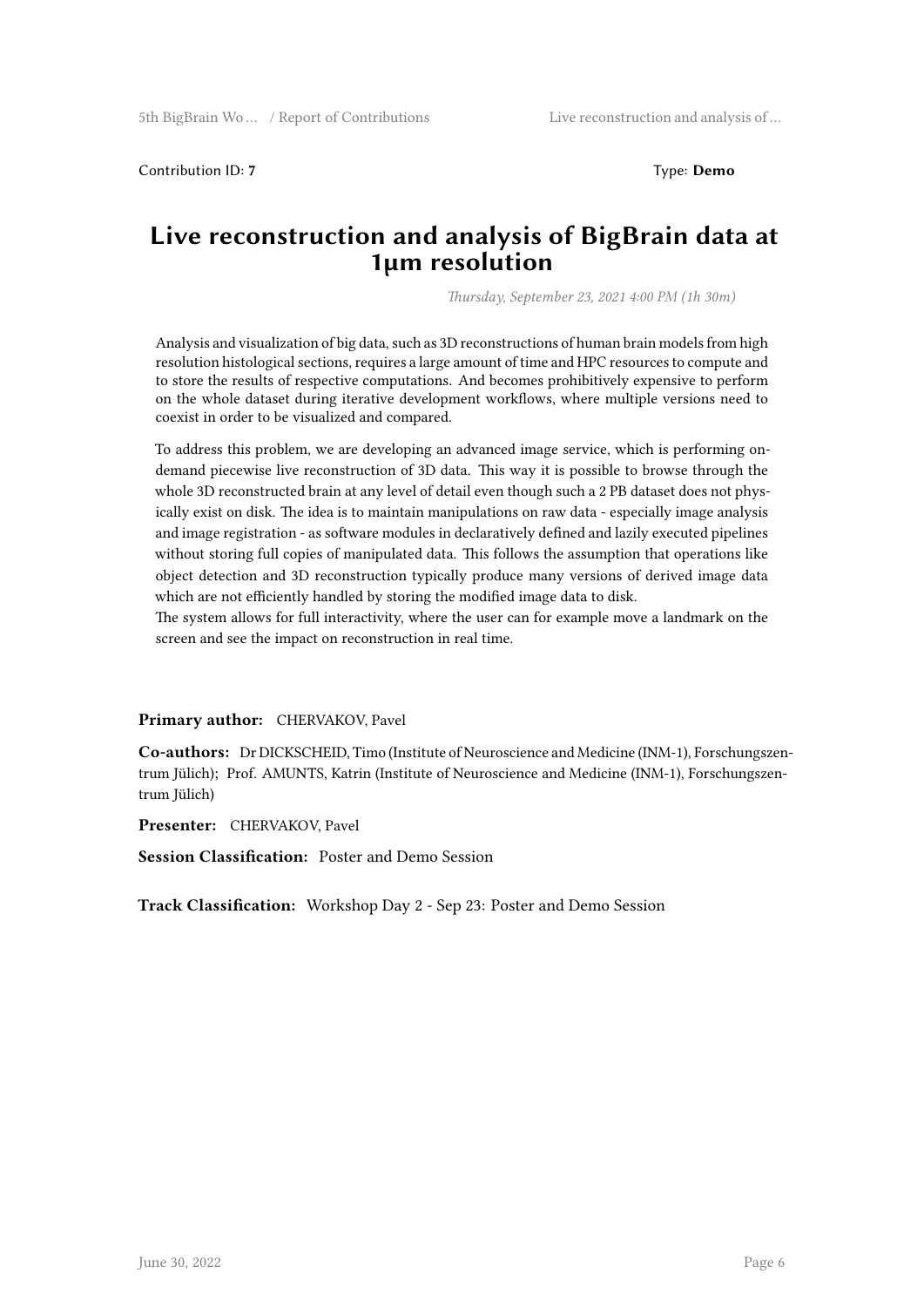Contribution ID: **8** Type: **Talk**

## **3D reconstruction and analysis of the macaque brain from histological slices**

*Wednesday, September 22, 2021 6:00 PM (15 minutes)*

Given the usefulness of the BigBrain high resolution histological volume, it would be very valuable to have a similar public domain resource for the macaque. Isotropic high resolution data to build such a resource is not currently available, but as an initial step we present a histological volume based on the NIH Blueprint Non-Human Primate (NHP) Atlas [1], acquired by the Allen Institute and funded by the NIH. Our contribution is to take the set of Nissl stained slices (50 *µm* thick, 250  $\mu$ m apart) and to create a smooth volume by calculating the optimal alignment. We used open tools [2, 3] for processing, modernized the code of the poSSum three-dimensional reconstruction toolbox [4] and extended the deformable registration method thereof, using the an MRI-based macaque atlas [5] as a reference template. We will use the reconstructed volume to estimate neuron densities across all cortical areas used in the core-nets.org macaque connectivity database [6]. Besides adding to the body of knowledge on the cytoarchitecture [7] and geometry of the macaque cortex, this work will provide tools to further analyze histological data and support large-scale dynamical modeling studies.

Figure 1

- [1] NIH Blueprint NHP Atlas, www.blueprintnhpatlas.org
- [2] Bakker et al. Neuroinformatics, 2015
- [\[3\] Micr](https://drive.google.com/file/d/17LkGapz6nl9Baz23AIa5zc8mv1huVhwQ/view?usp=sharing)odraw, microdraw.pasteur.fr
- [4] Majka et al. Journal of Comparative Neurology, 2016
- [5] Calabrese et al. NeuroImage, 2015
- [6] Markov et al. Cerebral Cortex, 2012
- [7] Beul and Hilgetag. NeuroImage, 2019

**Primary authors:** MORALES-GREGORIO, Aitor (Institute of Neuroscience and Medicine (INM-6) and Institute for Advanced Simulation (IAS-6) and JARA-Institut Brain Structure-Function Relationships (INM-10), Jülich Research Centre, Jülich, Germany and Institute of Zoology, University of Cologne, Cologne, Germany); Dr BAKKER, Rembrandt (Institute of Neuroscience and Medicine (INM-6) and Institute for Advanced Simulation (IAS-6) and JARA-Institut Brain Structure-Function Relationships (INM-10), Jülich Research Centre, Jülich, Germany and Donders Institute for Brain, Cognition and Behaviour, Radboud University Nijmegen, Nijmegen, Netherlands); Prof. VAN ALBADA, Sacha (Institute of Neuroscience and Medicine (INM-6) and Institute for Advanced Simulation (IAS-6) and JARA-Institut Brain Structure-Function Relationships (INM-10), Jülich Research Centre, Jülich, Germany and Institute of Zoology, University of Cologne, Cologne, Germany)

**Presenters:** MORALES-GREGORIO, Aitor (Institute of Neuroscience and Medicine (INM-6) and Institute for Advanced Simulation (IAS-6) and JARA-Institut Brain Structure-Function Relationships (INM-10), Jülich Research Centre, Jülich, Germany and Institute of Zoology, University of Cologne, Cologne, Germany); Dr BAKKER, Rembrandt (Institute of Neuroscience and Medicine (INM-6) and Institute for Advanced Simulation (IAS-6) and JARA-Institut Brain Structure-Function Relationships (INM-10), Jülich Research Centre, Jülich, Germany and Donders Institute for Brain, Cognition and Behaviour, Radboud University Nijmegen, Nijmegen, Netherlands)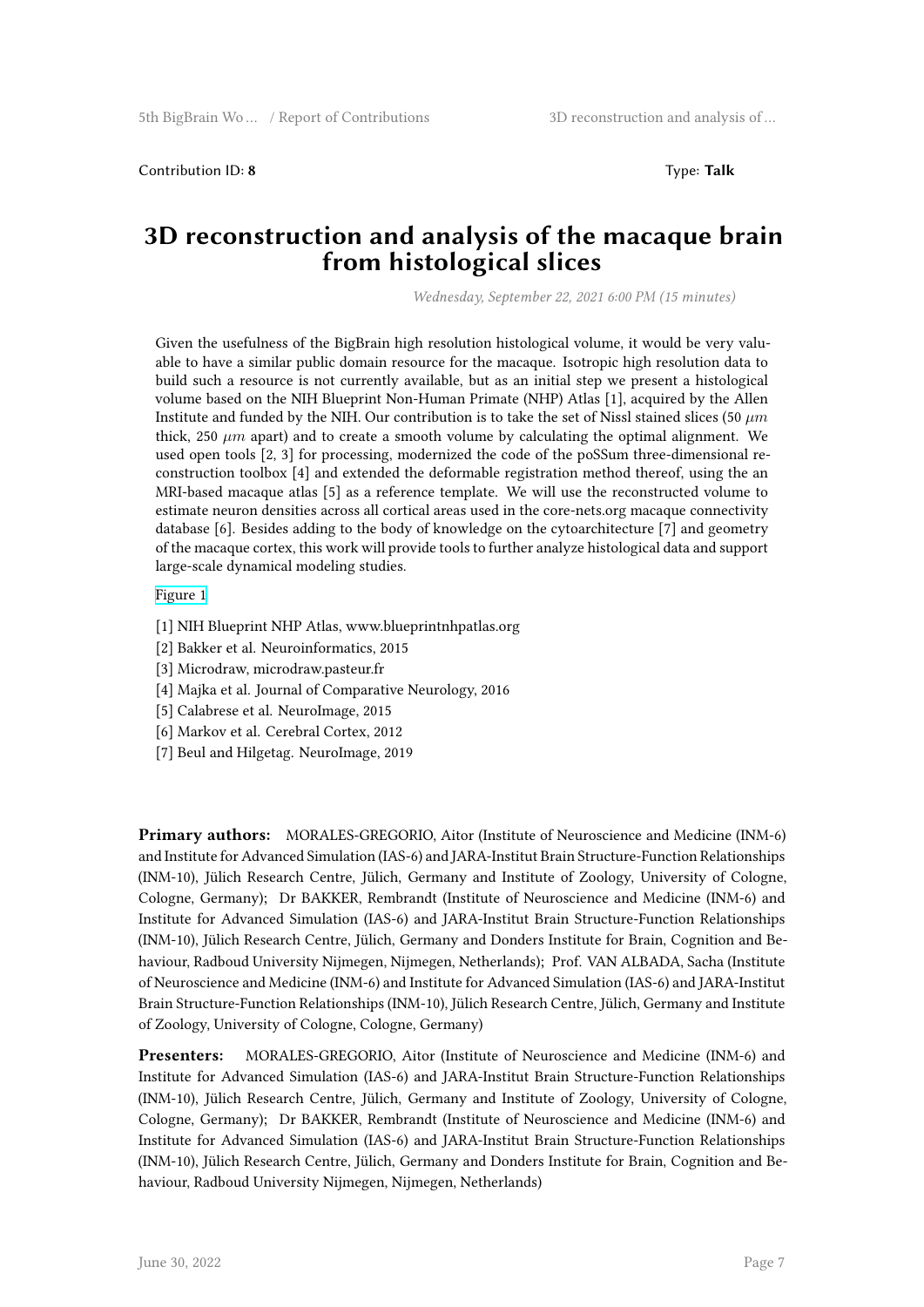5th BigBrain Wo … / Report of Contributions 3D reconstruction and analysis of …

#### **Session Classification:** Contributed Talks: Reconstruction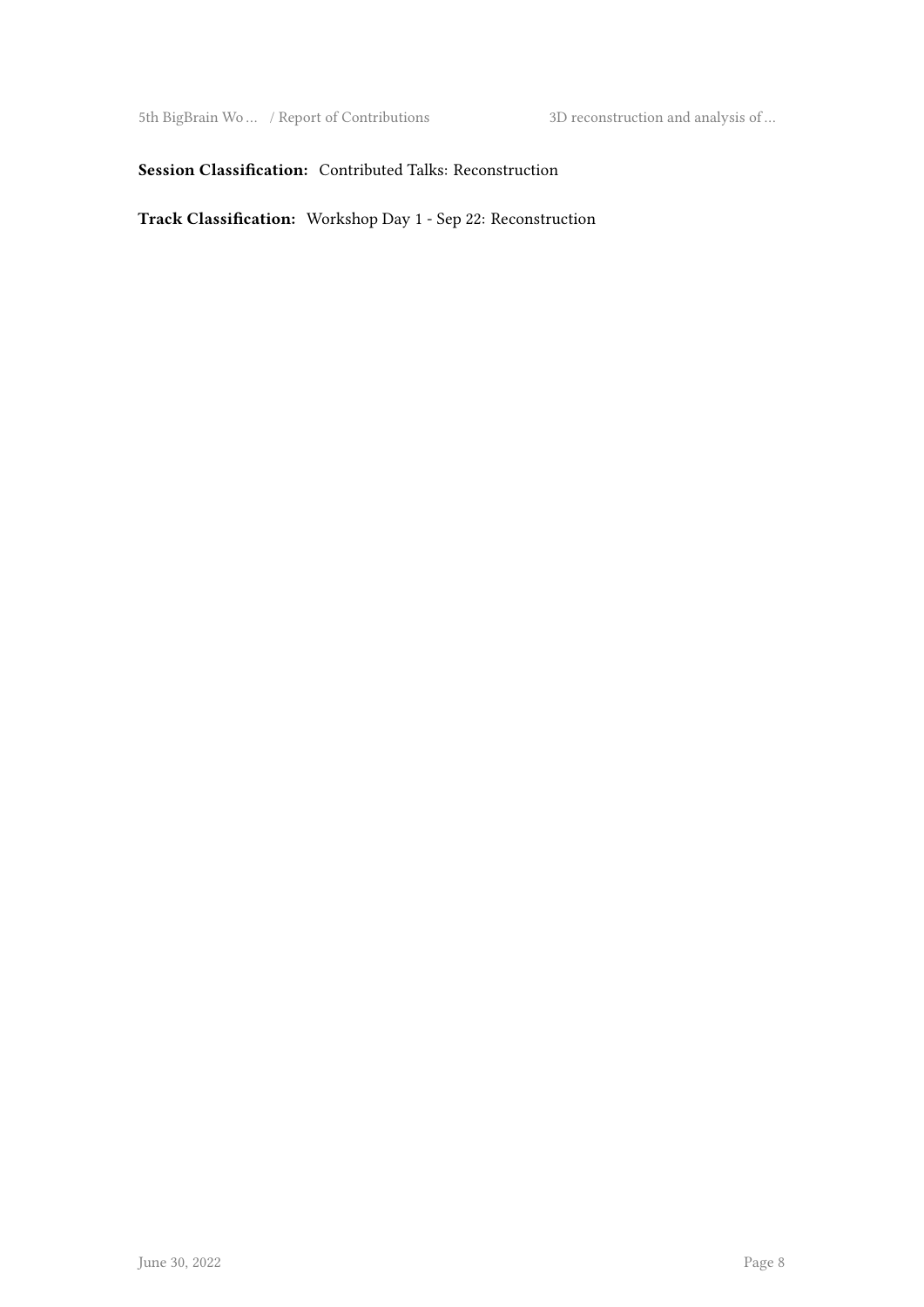Contribution ID: **9** Type: **Talk**

## **Contour Proposal Networks for Neuronal Cell Detection**

*Wednesday, September 22, 2021 3:45 PM (15 minutes)*

For the detection of neuronal cell bodies in 1-micron BigBrain data we propose a conceptually simple framework called *Contour Proposal Network* (CPN). The CPN detects and segments possibly overlapping cells by fitting closed contours using a fixed-sized representation based on Fourier Descriptors. State-of-the-art object detection architectures can be used as backbone networks, forming a single-stage instance segmentation model that is trained end-to-end. We evaluate the CPN with different backbone networks using datasets from different modalities, including the 1 micron BigBrain. Experiments show that CPNs outperform U-Net and Mask R-CNN in instance segmentation accuracy. The CPN is computationally very efficient and is suitable for real-time applications when coupled with backbones such as ResNet-50 FPN. The trained models generalize well, even across different domains of cell types. The main assumption of the method regards closed object contours, hence the CPN is applicable to a wide range of detection problems also outside the biomedical domain. PyTorch code has been made available at: celldetection.org

**Primary author:** Mr UPSCHULTE, Eric (Institute of Neuroscience and Me[dicine \(INM-1\), Fo](https://celldetection.org)rschungszentrum Jülich)

**Co-authors:** Prof. HARMELING, Stefan (Institute of Computer Science, Heinrich Heine University, Düsseldorf); Prof. AMUNTS, Katrin (Institute of Neuroscience and Medicine (INM-1), Forschungszentrum Jülich); Dr DICKSCHEID, Timo (Institute of Neuroscience and Medicine (INM-1), Forschungszentrum Jülich)

**Presenter:** Mr UPSCHULTE, Eric (Institute of Neuroscience and Medicine (INM-1), Forschungszentrum Jülich)

**Session Classification:** Contributed Talks: Neuro-Inspired AI

**Track Classification:** Workshop Day 1 - Sep 22: Neuro-Inspired AI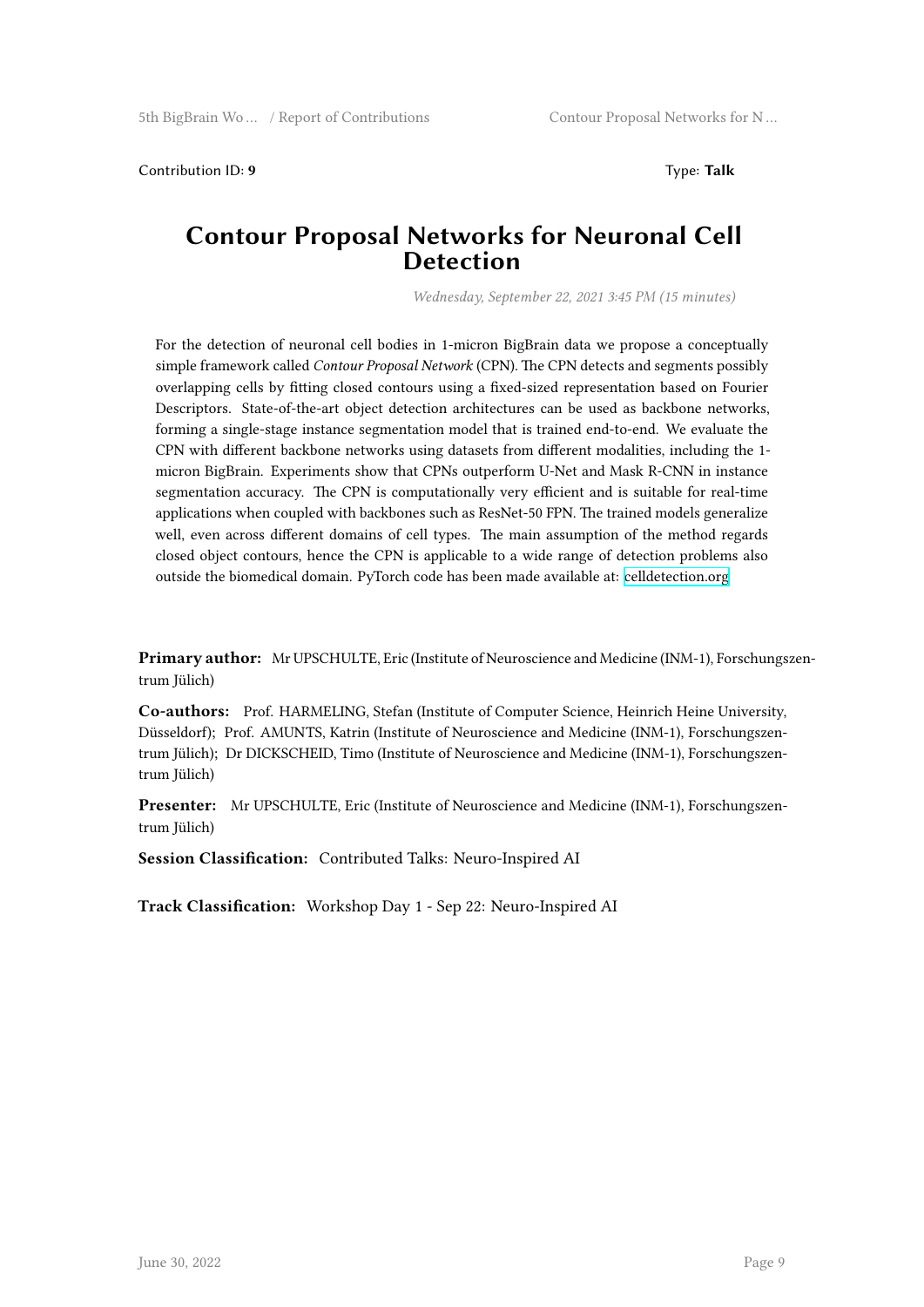Contribution ID: **10** Type: **Talk**

#### **3D reconstruction of 20 neurotransmitter receptor atlases from 2D autoradiographs**

*Wednesday, September 22, 2021 5:45 PM (15 minutes)*

We present a 3D reconstruction pipeline for 2D autoradiographs that will allow for the creation of the first ever set of ultra-high resolution (50m). The 3D atlases for 20 different neurotransmitter binding sites in the human brain. This pipeline was designed to overcome significant challenges in the data, including: non-linear deformations in the brain tissue, intensity variations between autoradiographs, variability in autoradiograph acquisitions, a large number of slices lost in sectioning, and non-orthogonal brain sections. Moreover, because sections are serially sectioned for 20 different ligands, there are significant gaps between autoradiographs for a given ligand. Surfacebased linear interpolation was used to interpolate ligand densities over the cortex. Surface ligand binding densities were interpolated into a 3D volume to create atlases of ligand binding densities.

Finally, the two methods have been implemented to validate the quantitative accuracy of the reconstructed ligand values. The first approach involves directly comparing the pixel intensities of sections in the reconstructed ligand volumes to the raw autoradiographs. This is done to verify that the pipeline preserves the ligand binding densities. Initial results indicate ~90% accuracy for a flumazenil binding density volume at 0.6mm resolution.

The second validation technique applies the surface-based interpolation algorithm within acquired autoradiographs. This involves identifying a random set of vertices within aligned autoradiographs and attempting to interpolate the binding densities using the surface-based interpolation algorithm.

The methods presented here provide all the necessary processing steps to reconstruct a dataset of multiple neurotransmitter receptor atlases at 50<sup> $M$ </sup>m for a full human brain.

**Primary author:** Dr FUNCK, Thomas (Institute of Neuroscience and Medicine INM-1, Research Centre Jülich, Jülich, Germany)

**Co-authors:** Dr WAGSTYL, Konrad (Wellcome Center for Human Neuroimaging, University College London, London, United Kingdom); Dr OMIDYEGANEH, Mona (Montreal Neurological Institute, McGill University, Montreal, Quebec, Canada); Dr LEPAGE, Claude (Montreal Neurological Institute, McGill University, Montreal, Quebec, Canada); Dr TOUSSAINT, Paule-Joanne (Montreal Neurological Institute, McGill University, Montreal, Quebec, Canada); Dr ZILLES, Karl ( Institute of Neuroscience and Medicine INM-1, Research Centre Jülich, Jülich, Germany); Dr THIEL, Alexander (Lady Davis Institute, Jewish General Hospital, McGill University, Montreal, Quebec, Canada); Dr EVANS, Alan C. (Montreal Neurological Institute, McGill University, Montreal, Quebec, Canada); Dr PALOMERO-GALLAGHER, Nicola (Institute of Neuroscience and Medicine INM-1, Research Centre Jülich, Jülich, Germany)

**Presenter:** Dr FUNCK, Thomas (Institute of Neuroscience and Medicine INM-1, Research Centre Jülich, Jülich, Germany)

**Session Classification:** Contributed Talks: Reconstruction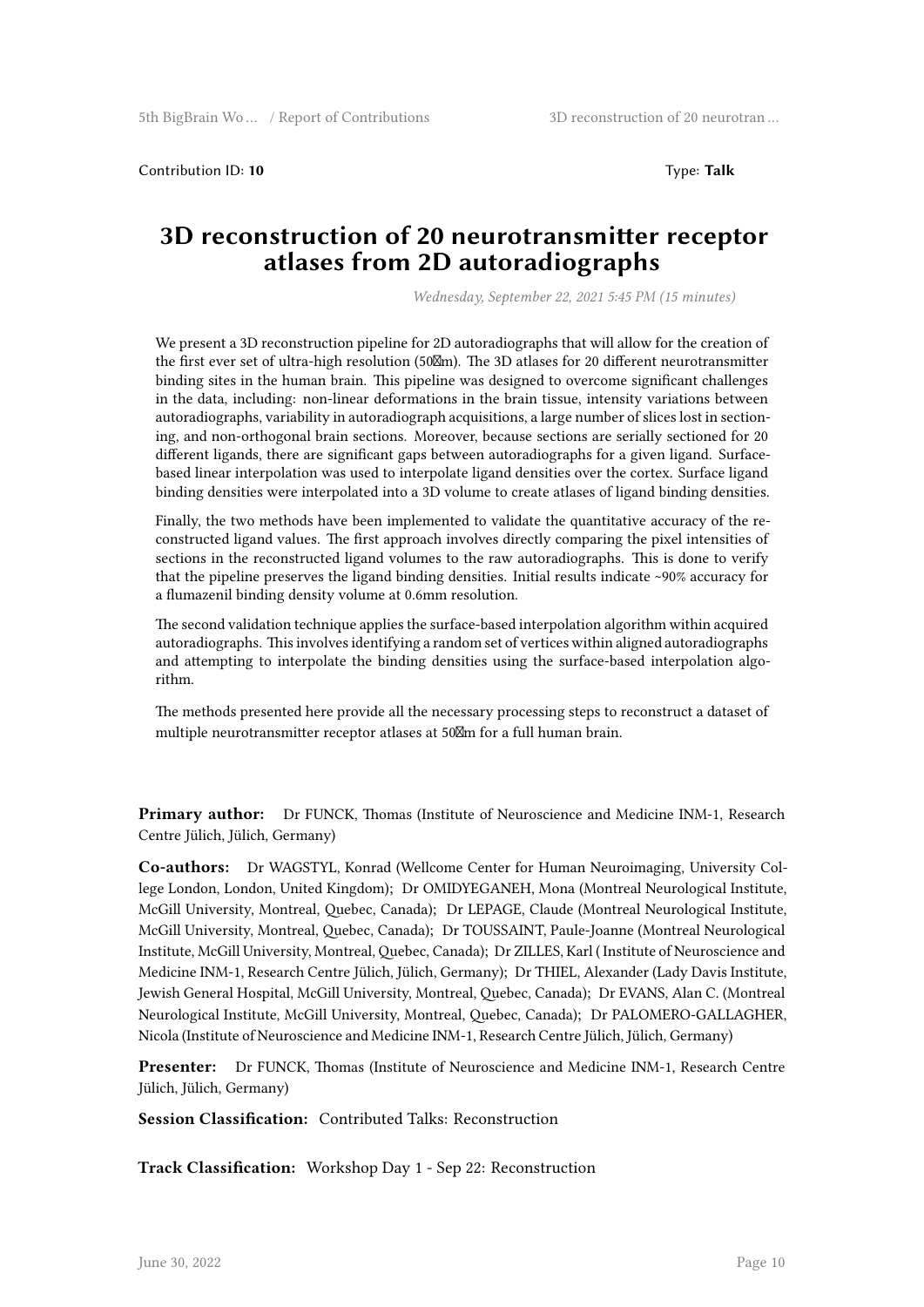Contribution ID: **11** Type: **Talk**

#### **MRI guided hierarchical sectioning and stitching of brain blocks for alignment of digitized histology to corresponding MR images**

*Wednesday, September 22, 2021 6:15 PM (15 minutes)*

Ex-vivo high-resolution MRI of brain tissue can provide morphological and microstructural information. MR images can also serve as undistorted references for the reconstruction of digitized histology, immunohistochemistry, or clearing techniques. Small-bore scanners, equipped with powerful gradients systems and operating at ultra-high magnetic fields present the optimal conditions for ex-vivo MRI. However, space constraints make it impossible to scan a whole human brain in such small-bore scanners. Imaging a human brain requires a large bore scanner, typically showing limited gradient system performance, constraining the achievable spatial resolution. Importantly, large histology sections cut from large brains are prone to distortions, tears, and folding. Here we present a method for MRI-guided hierarchical sectioning and stitching of brain blocks for precise alignment of processed tissue images to corresponding MRI volumes. Our method allows the use of small-bore MRI scanners, achieving high-resolution-MRI volumes. The use of small tissue blocks reduces tissue distortions, tears, and foldings. The results show significant improvements relative to current methods for 3D reconstruction of 2D processed tissue images and for aligning processed tissue data to the corresponding MRI volumes.

**Primary authors:** Prof. SHMUEL, Amir (McGill University); Mr BOOPATHY JEGATHAMBAL, Sethu (McGill University)

**Presenters:** Prof. SHMUEL, Amir (McGill University); Mr BOOPATHY JEGATHAMBAL, Sethu (McGill University)

**Session Classification:** Contributed Talks: Reconstruction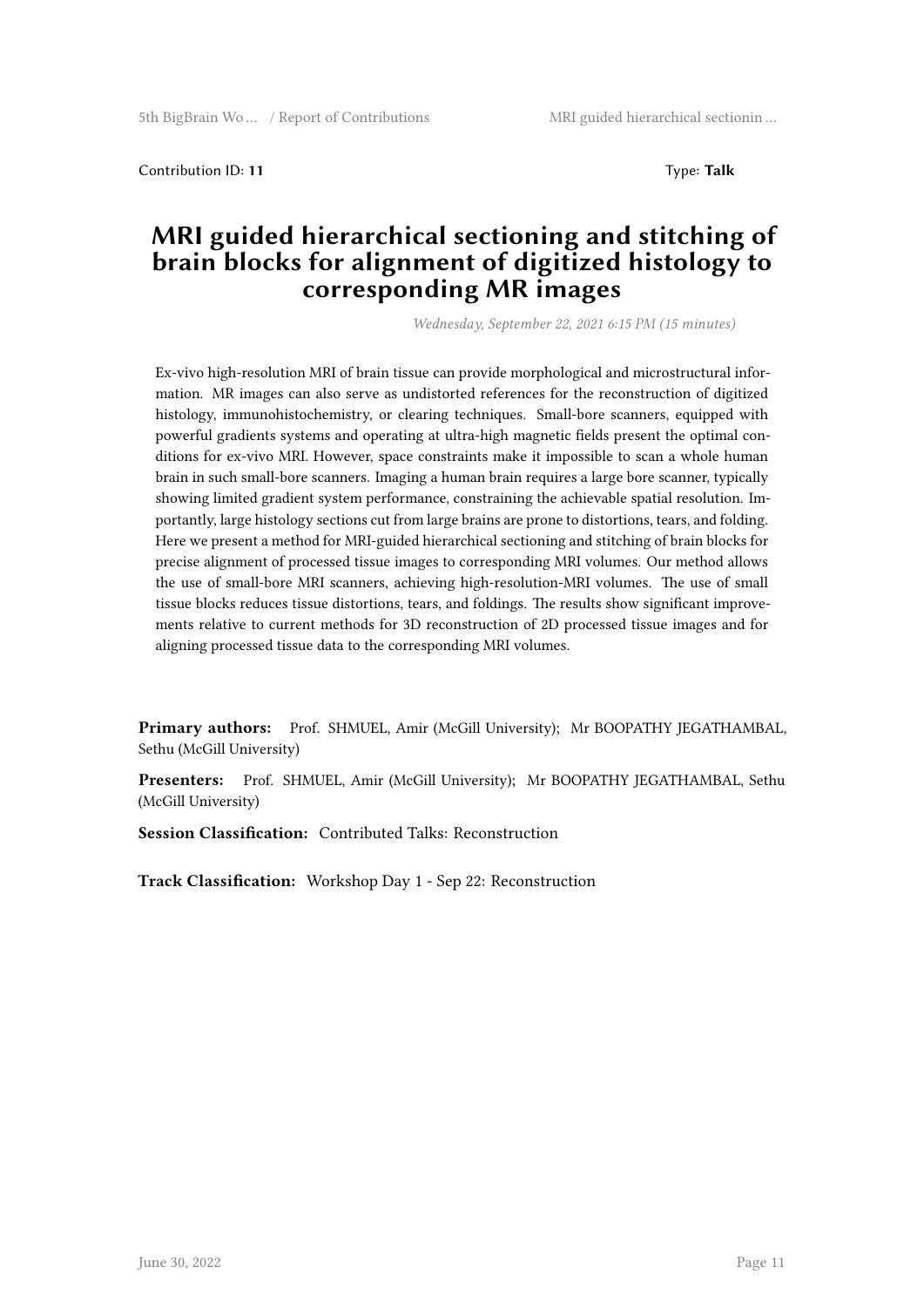Contribution ID: 12 Type: Talk

#### **3D Reconstruction of BigBrain2: Challenges and Milestones**

*Wednesday, September 22, 2021 5:15 PM (15 minutes)*

The current state of reconstruction of BigBrain2 is presented, describing the brain of a 30 year old anonymous male donor. As for the original BigBrain, cell-body stained histological coronal sections were digitized and reconstructed in 3D. Sections are first repaired at 20 microns in-plane resolution to correct for manipulation artifacts, then aligned to the MRI serving as the undistorted frame of reference. Given the time-consuming nature of the manual aspects of the corrections, including provenance tracking of the operations for reproducibility and variability assessment in section repairs, every fifth section was initially repaired and a first optically-balanced aligned volume at 100 microns isoptropic resolution was obtained. This preliminary 3D alignment at 100 microns defines a transformation to the MRI which can subsequently be used for the newly repaired sections being added to the pipeline (25% completed). The transformations defined at 100 microns will be applied at full resolution to obtain a 3D volume at 20 microns isotropic resolution prior to performing non-linear section-to-section alignment at finer resolution levels once all sections have been repaired.

This multi-resolution approach can be extended for future reconstructions of BigBrain3 at full 1 micron resolution by first downsampling the 1 micron sections to 20 microns. With provenance tracking, manual repair operations carried at 20 microns can be reproduced at the 1 micron level.

**Primary authors:** Dr MOHLBERG, Hartmut (Forschungszentrum Jülich); Dr LEPAGE, Claude (McGill University)

**Co-authors:** Prof. AMUNTS, Katrin (Institute of Neuroscience and Medicine (INM-1), Forschungszentrum Jülich); Dr EVANS, Alan C. (Montreal Neurological Institute, McGill University, Montreal, Quebec, Canada); WENZEL, Susanne (Forschungszentrum Jülich GmbH); Dr TOUSSAINT, Paule Joanne (McGill University)

**Presenters:** Dr MOHLBERG, Hartmut (Forschungszentrum Jülich); Dr LEPAGE, Claude (McGill University)

**Session Classification:** Contributed Talks: Reconstruction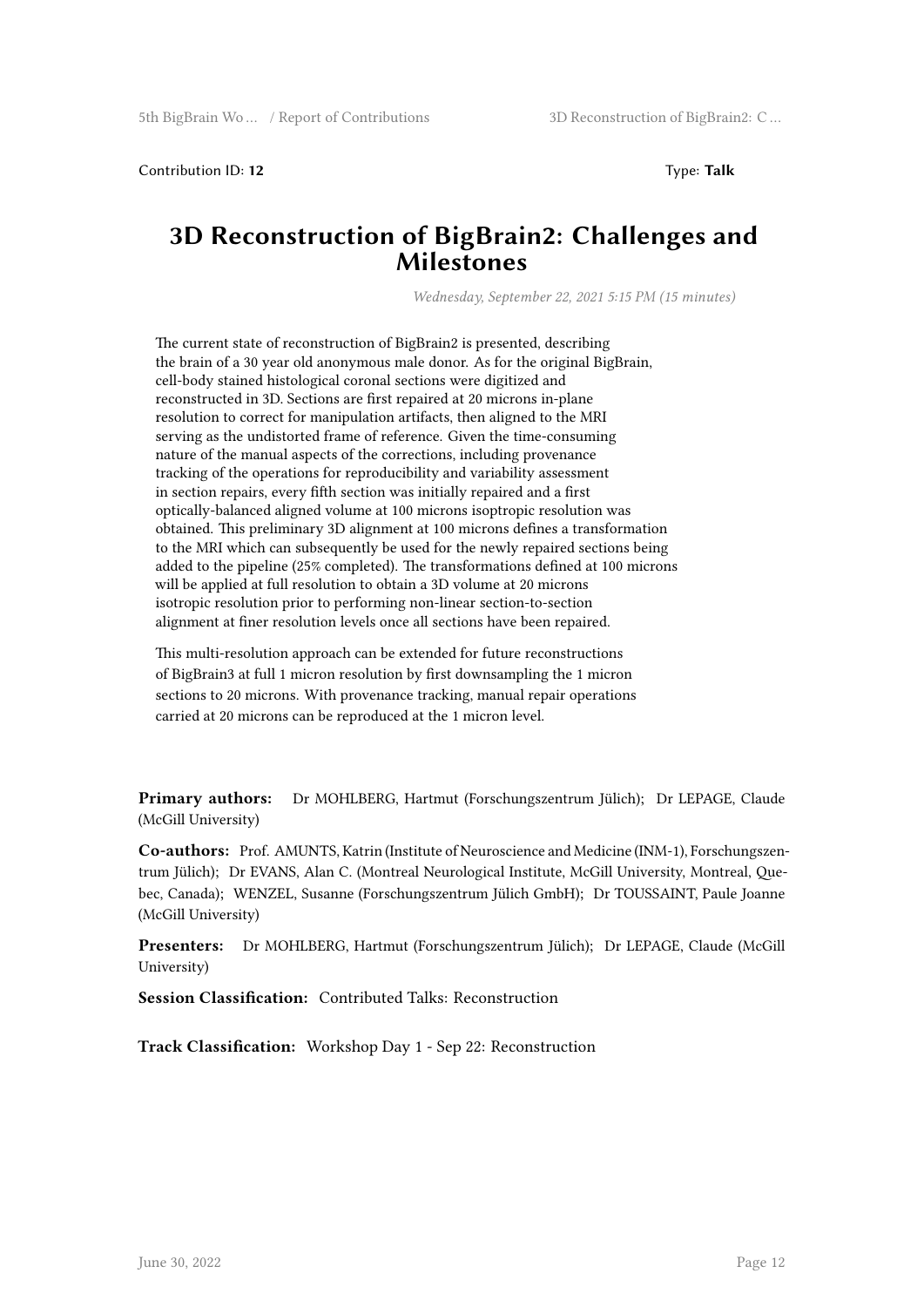Contribution ID: **13** Type: **Talk**

#### **Deep Latent Low rank learning and global structure sparsity for Bigbrain super-restoration**

*Wednesday, September 22, 2021 4:00 PM (15 minutes)*

Low-rank-based representation learning is powerful for recovering the subspace structures in data, which has obtained an impressive performance; however, it still cannot obtain deeply hidden information due to the essence of single-layer structures. Structure and nonlocal patch similarity have been used successfully to enhance the performance of image restoration. However, these techniques can often remove textures and edges or introduce artifacts. In this article, we investigate the deep low-rank representation of images by presenting a novel strategy that can extend existing single-layer latent low-rank models into multiple layers. Technically, we propose the Deep Latent Low-rank learning and global structure sparsity for Bigbrain super-restoration to uncover deep features. Extensive results on the databases show that our framework can deliver enhanced performance over other related techniques.

**Primary authors:** ZHANG, Mingli; Dr TOUSSAINT, Paule-Joanne (McGill University); Dr EVANS, Alan C. (Montreal Neurological Institute, McGill University, Montreal, Quebec, Canada)

**Presenter:** ZHANG, Mingli

**Session Classification:** Contributed Talks: Neuro-Inspired AI

**Track Classification:** Workshop Day 1 - Sep 22: Neuro-Inspired AI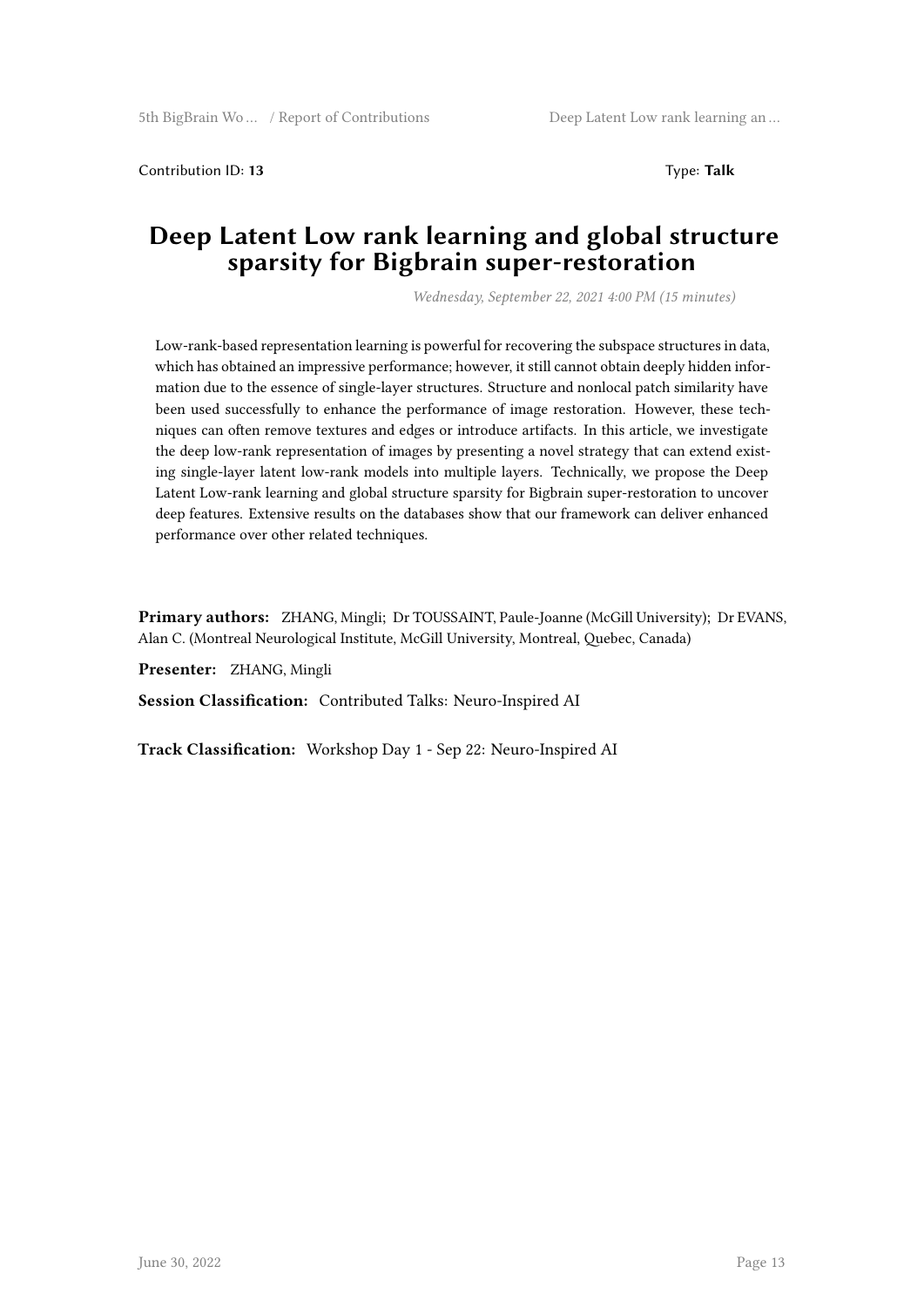Contribution ID: **14** Type: **Talk**

## **Distributed image analysis services using MicroDraw**

*Thursday, September 23, 2021 3:15 PM (15 minutes)*

Analysis of histological data requires sophisticated methods and tools. In the past, research teams have aimed at producing tool packages covering all researchers' needs. Such large packages can quickly become unwieldy: difficult to maintain and complex to use. Web technologies allow for a powerful alternative: focused micro-services. Instead of a single, overly complex tool, users can rely on a variety of small tools, easier to develop, easier to understand, each aiming at solving a single problem in an efficient manner. For the same problem, different users may have the possibility of picking the tool that is the most appropriate to their working style.

We demonstrate the possibility of creating such services using MicroDraw, a Web app for the collaborative annotation of high resolution histological datasets (https://microdraw.pasteur.fr). We developed a website implementing an external service for segmenting histological data using a random forest classifier. A series of sample regions can be delineated in MicroDraw , and fetched by our service. The website uses Pyodide, allowing us to run Python machine learning code in the web browser. We used Scikit-image for extracting image features, and Scikit-learn for the classification algorithm. The regions used to train the classifier are adjusted iteratively to optimise the segmentation, and applied automatically to a series of images of the same type. The results are finally vectorised and sent back to MicroDraw. More generally, the same procedure could be used with different machine learning or deep learning algorithms, facilitating the interconnection of different services, fostering distributed collaboration.

**Primary authors:** Dr TORO, Roberto (Institut Pasteur); HEUER, Katja (Institut Pasteur); TRAUT, Nicolas (Institut Pasteur)

**Presenters:** Dr TORO, Roberto (Institut Pasteur); HEUER, Katja (Institut Pasteur); TRAUT, Nicolas (Institut Pasteur)

**Session Classification:** Contributed Talks: Applications

**Track Classification:** Workshop Day 2 - Sep 23: Applications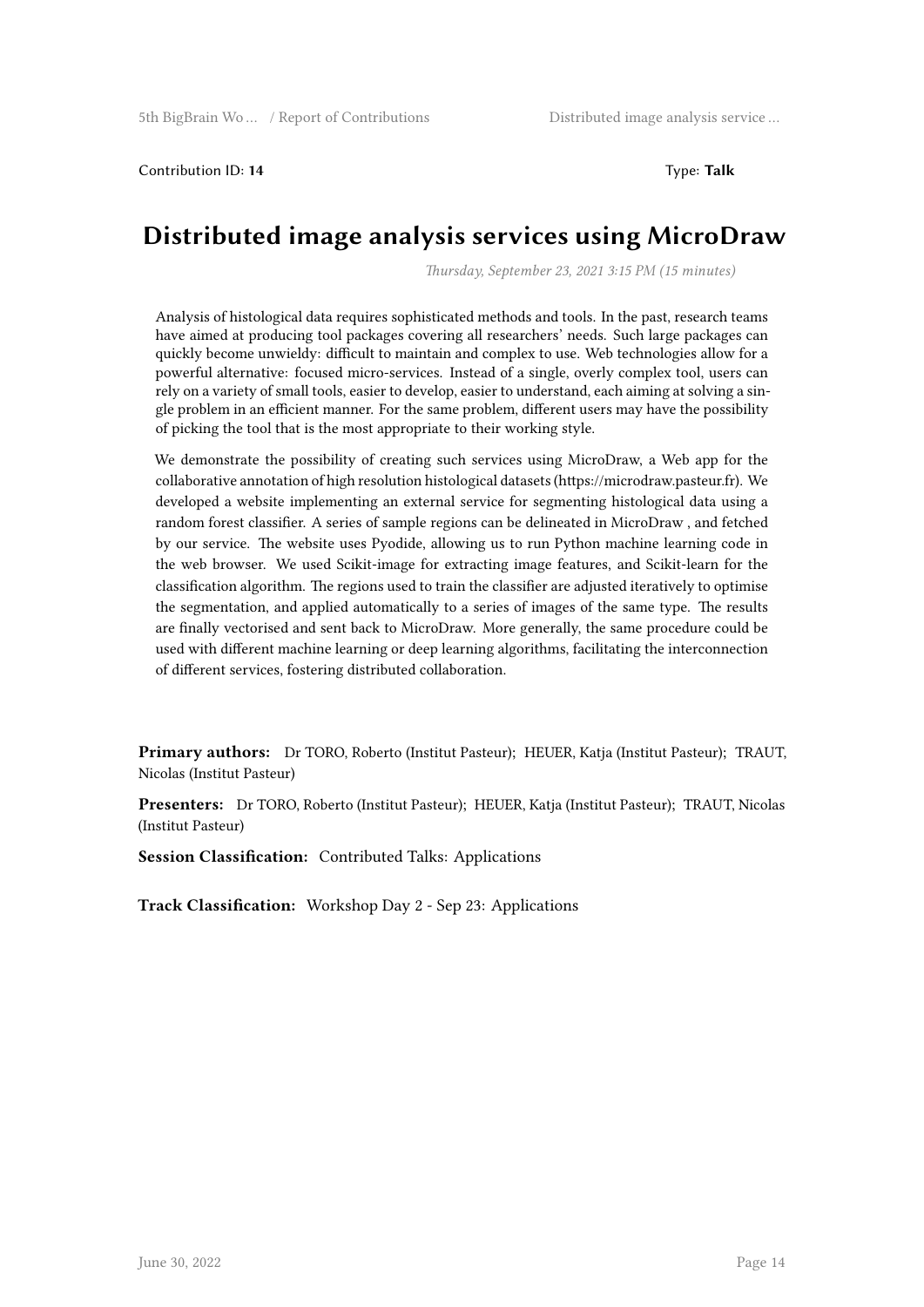Contribution ID: 15 Type: Talk

#### **Mapping neurotransmitter receptor and transporter distributions to the connectivity and dynamics of the human neocortex**

*Thursday, September 23, 2021 3:30 PM (15 minutes)*

Connections and interactions among neurons manifest as patterned neural activity and adaptive behaviour. Ascending projections from the brainstem and subcortical nuclei have a modulatory effect on the electrical potential - and therefore the excitability and firing rate - of cortical neurons (Shine 2019). These modulatory influences are coordinated by overlapping and heterogeneous distributions of multiple neurotransmitter receptors at the target cells. This heterogeneous distribution of neurotransmitter receptor densities across the cortex suggests a diversity of modulatory influence, and therefore also of signal integration, neural dynamics, and whole-brain connectivity. We used two recent state-of-the-art datasets (PET and autoradiography) of neurotransmitter receptor densities across the neocortex, which include a total of 32 excitatory, inhibitory, ionotropic, and metabotropic neurotransmitter receptors, transporters, and receptor binding sites (Zilles et al., 2017). First, we mapped receptor distributions to structural and functional connectivity, thereby profiling how receptors may influence whole-brain communication. Second, we used multiple linear regression models to predict MEG-derived neural dynamics from receptor densities and find that excitatory ionotropic receptors are dominant contributors toward shaping neural dynamics. Finally, we asked how neurotransmitter receptor densities map onto meta-analytic patterns of functional activation from Neurosynth (Yarkoni et al., 2011) and disease-specific cortical thinning from the ENIGMA consortium (Thompson et al., 2020). Altogether, we uncover the neurochemical infrastructure that shapes the brain's connectivity and dynamics by comprehensively mapping receptor distributions to the structure and function of the human brain.

**Primary authors:** HANSEN, Justine Y. (McGill University); MIŠIĆ, Bratislav (McGill University)

**Co-authors:** SHAFIEI, Golia (McGill University); MARKELLO, Ross D. (McGill University); COX, Sylvia (McGill University); SMART, Kelly (Yale School of Medicine); AUMONT, Etienne (Université du Québec à Montréal); SERVAES, Stijn (McGill University); SCALA, Stephanie (McGill University); WAINSTEIN, Gabriel (University of Sydney); BEZGIN, Gleb (McGill University); Dr FUNCK, Thomas (Institute of Neuroscience and Medicine INM-1, Research Centre Jülich, Jülich, Germany); BÉ-DARD, Marc-André (Université du Québec à Montréal); SPRENG, R. Nathan (McGill University); SOUCY, Jean-Paul (Concordia University); GUIMOND, Synthia (University of Ottawa, Brain and Mind Research Institute); HIETALA, Jarmo (University of Turku); LEYTON, Marco (McGill University); ROSA-NETO, Pedro (McGill University); CARSON, Richard E (Yale School of Medicine); Dr PALOMERO-GAL-LAGHE, Nicola (Institute of Neuroscience and Medicine INM-1, Research Centre Jülich, Jülich, Germany); TUOMINEN, Lauri (University of Ottawa); SHINE, James M. (University of Sydney); DAGHER, Alain (McGill University)

Presenter: HANSEN, Justine Y. (McGill University)

**Session Classification:** Contributed Talks: Applications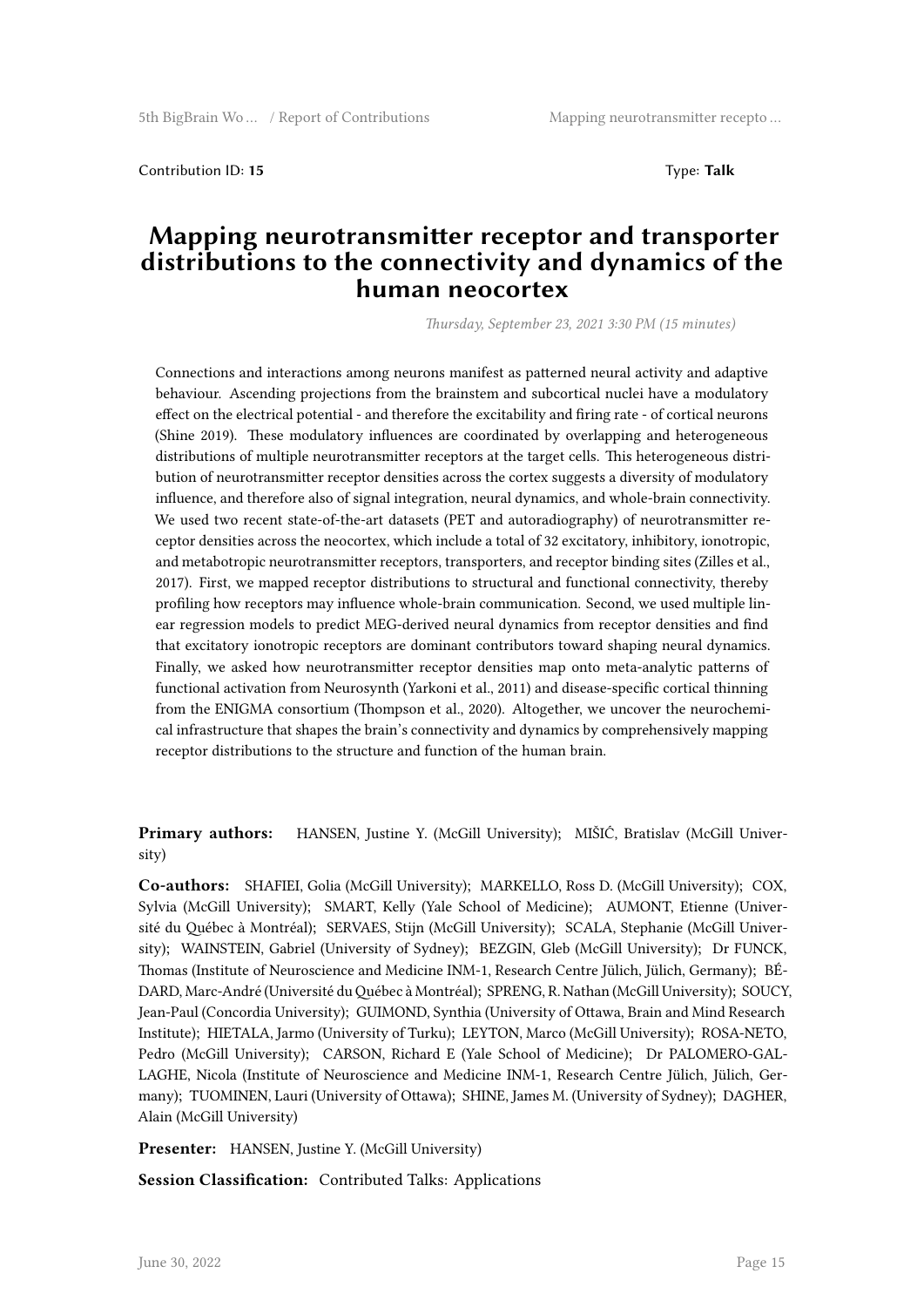5th BigBrain Wo ... / Report of Contributions Mapping neurotransmitter recepto ...

#### **Track Classification:** Workshop Day 2 - Sep 23: Applications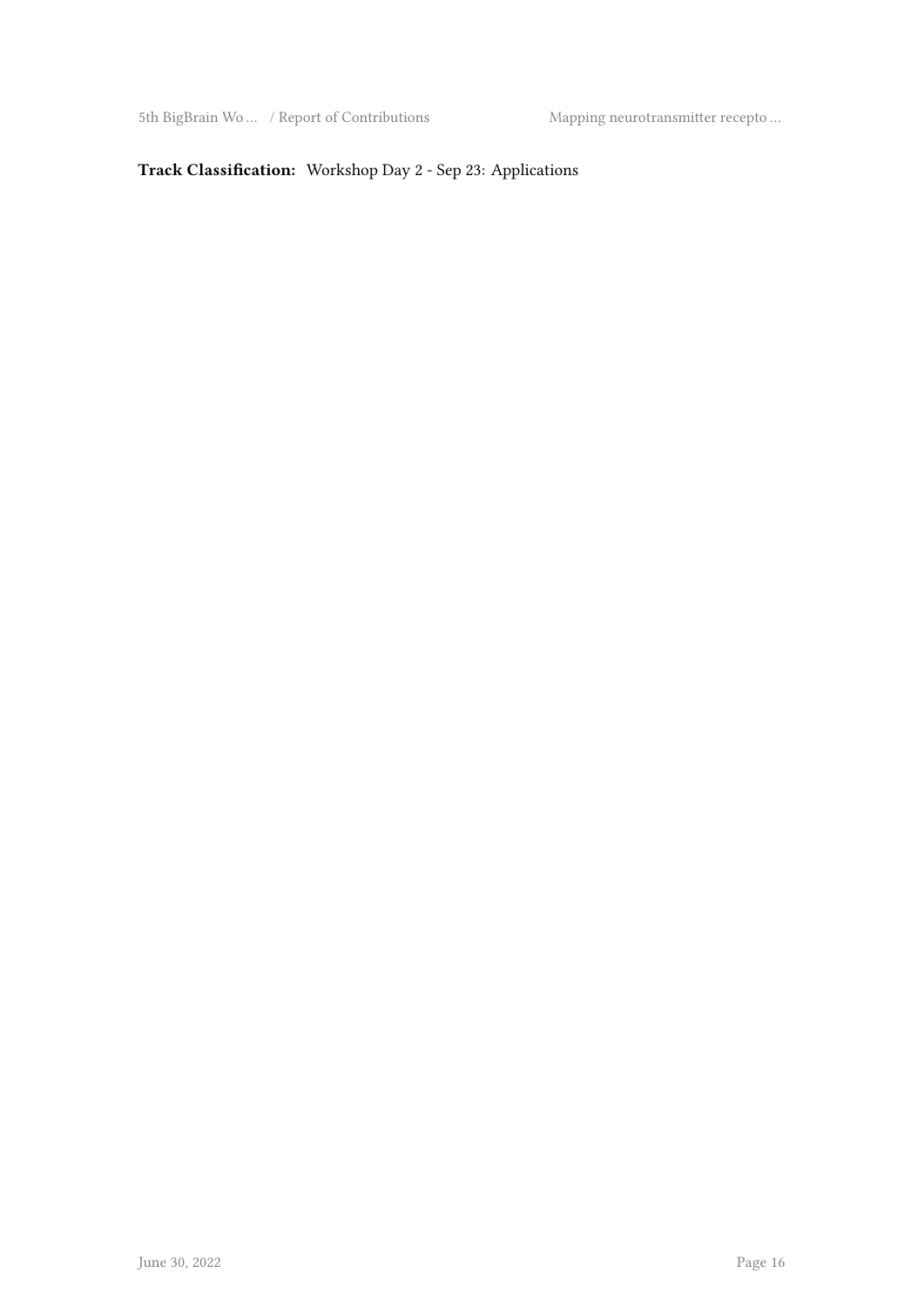Contribution ID: **16** Type: **Talk**

#### **Glial network modulation of neuronal network synchrony**

*Thursday, September 23, 2021 3:45 PM (15 minutes)*

Extensive research over the past three decades have been revolutionary by conceptualizing a neuron-glial paradigm which aims at describing the mutual dependence between glial and neuronal processes at multiple spatiotemporal scales. However, glial contributions to large-scale functional neuronal network organization remain mysterious due to the lack of empirical and theoretical frameworks elaborating on neuron-glial interaction mechanisms at a macroscopic scale.

Here, we developed a biophysical neuron-glia mass network modeling approach to explore how variations in glial network activity could reshape emergent brain-wide neuronal functional connectivity patterns.

Our model explains local dynamics by coupling bilaterally neuronal and glial activity though the modulation of extracellular glutamate and GABA concentrations. In addition, our model assumes that glial masses interconnect only to their first neighbors along the cortical mantle, while neuronal masses interconnect through white matter tracts as empirically derived from diffusion magnetic resonance imaging tractography.

By tuning model parameters that control the relative contributions of glial network activity in inducing glutamate and GABA neuronal release by acting on presynaptic neurons, we simulated multiple whole brain activity with distinct spatiotemporal signatures. We used phase-locking value to quantify the synchrony patterns between neuronal populations thereby providing neuronal functional connectomes, and we used graph theoretical indices to describe the topological properties of these connectomes.

We report a non-trivial dependence between glial network induced changes in excitatory and inhibitory synaptic transmission and neuronal functional connectivity. Importantly, we provide a new perspective of functional organization and operation of neural networks, inclusive of glial processes.

**Primary authors:** BIN KA'B ALI, Obaï (PERFORM Centre, Concordia University); BENALI, Habib (PERFORM Centre, Concordia University)

**Co-authors:** VIDAL, Alexandre (Laboratoire de Mathématiques et Modélisation d'Évry (LaMME), CNRS UMR 8071, Univ. d'Évry-Val- d'Essonne, Évry, France); GROVA, Christophe (PERFORM Centre, Concordial University)

**Presenter:** BIN KA'B ALI, Obaï (PERFORM Centre, Concordia University)

**Session Classification:** Contributed Talks: Applications

**Track Classification:** Workshop Day 2 - Sep 23: Applications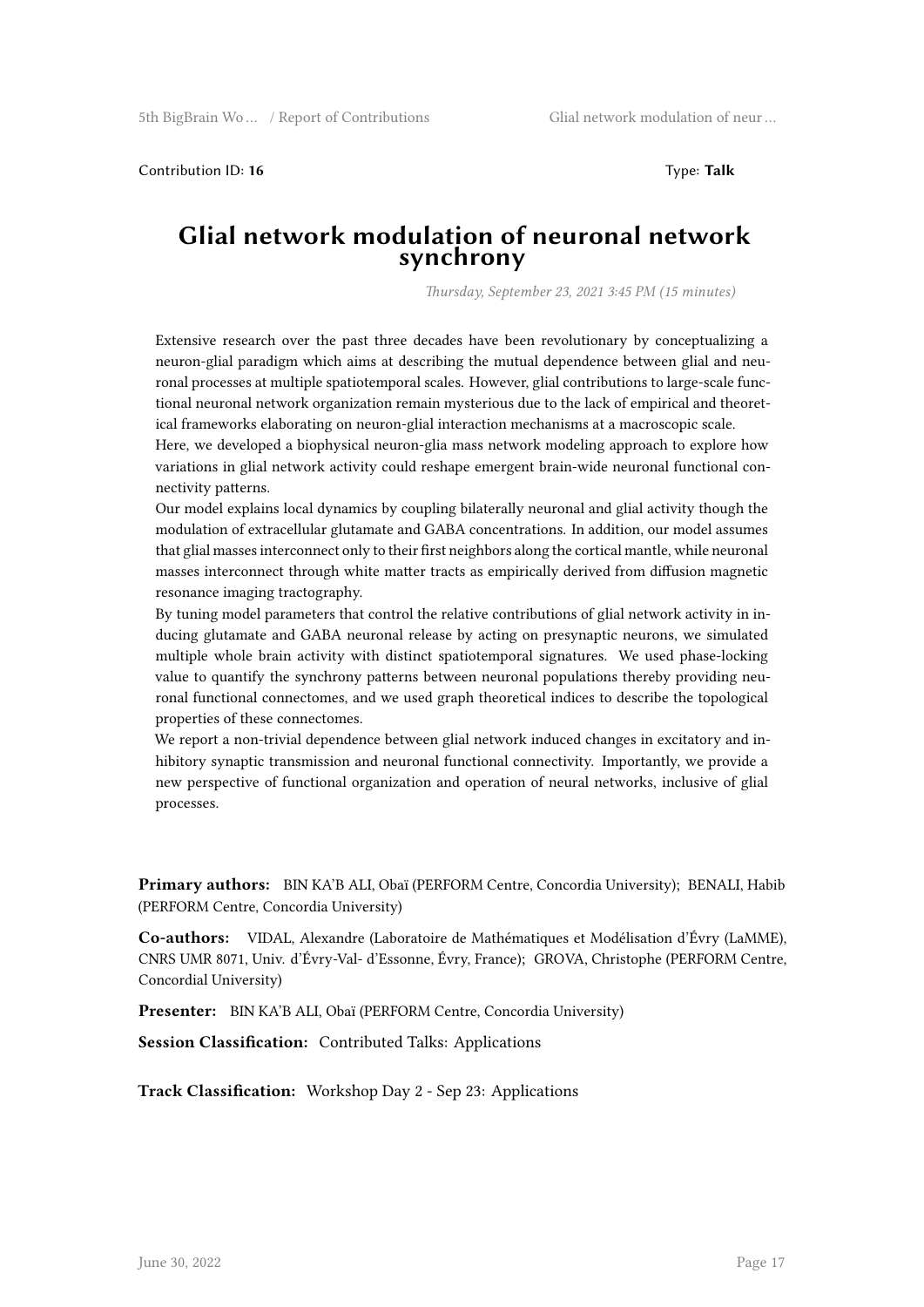Contribution ID: **17** Type: **Poster**

#### **Assessing microstructural sources of MRI cortical markers in spatial distribution and aging**

*Thursday, September 23, 2021 4:00 PM (1h 30m)*

Magnetic resonance imaging (MRI) studies show that the majority of the T1-weighted contrast stems from myeloarchitecture, but cytoarchitecture still has an impact on the signal. Many cortical MRI markers are thought of as being driven mostly by myelin. Here, we compare the spatial organization and age effects of cortical thickness (CT) to 3 measures of cortical microstructure (gray-white matter contrast [GWC], the boundary sharpness coefficient [BSC], gray matter [GM] T1w/T2w ratio, and superficial white matter [SWM] T1w/T2w ratio), and probe their specificity to cellular organization using the histological reconstruction of BigBrain.

For each marker and vertex, the mean value across the 127 healthy subjects (aged 18-81, 76F, 51M) was computed and a linear model with age and sex as predictors was fitted. The markers were also generated on the BigBrain volume. The correlation of the surface maps was assessed and significance tested via spin tests.

Overall, results showed higher correlations between spatial distributions than between age trajectories. The GWC and BSC showed significant positive spatial correspondence with their homologous measures derived using BigBrain, while T1w/T2w ratio measures did not.

Our finding of spatial correlations being higher for mean values than for age effect indicates that some measures tend to covary at the cortex-wide level, but age trajectories are likely influenced by different interactions of microstructural changes. Our BigBrain results indicate a general trend of GM T1w signal and myelin being inversely related to the density of cells, although that relationship is weak to moderate.

**Primary author:** PARENT, Olivier (Computational Brain Anatomy Laboratory, Cerebral Imaging Centre, Douglas Mental Health University Institute, Montreal, Quebec, Canada)

**Co-authors:** OLAFSON, Emily (Department of Radiology, Weill Cornell Medicine, New York, USA); BUSSY, Aurélie (Computational Brain Anatomy Laboratory, Cerebral Imaging Centre, Douglas Mental Health University Institute, Montreal, Quebec, Canada); TULLO, Stephanie (Computational Brain Anatomy Laboratory, Cerebral Imaging Centre, Douglas Mental Health University Institute, Montreal, Quebec, Canada); SALACIAK, Alyssa (Computational Brain Anatomy Laboratory, Cerebral Imaging Centre, Douglas Mental Health University Institute, Montreal, Quebec, Canada); BEDFORD, Saashi A. (Computational Brain Anatomy Laboratory, Cerebral Imaging Centre, Douglas Mental Health University Institute, Montreal, Quebec, Canada); FARZIN, Sarah (Computational Brain Anatomy Laboratory, Cerebral Imaging Centre, Douglas Mental Health University Institute, Montreal, Quebec, Canada); BÉ-LAND, Marie-Lise (Computational Brain Anatomy Laboratory, Cerebral Imaging Centre, Douglas Mental Health University Institute, Montreal, Quebec, Canada); VALIQUETTE, Vanessa (Computational Brain Anatomy Laboratory, Cerebral Imaging Centre, Douglas Mental Health University Institute, Montreal, Quebec, Canada); TARDIF, Christine L. (Department of Biomedical Engineering, McGill University, Montreal, Quebec, Canada); DEVENYI, Gabriel A. (Computational Brain Anatomy Laboratory, Cerebral Imaging Centre, Douglas Mental Health University Institute, Montreal, Quebec, Canada); CHAKRAVARTY, M. Mallar (Computational Brain Anatomy Laboratory, Cerebral Imaging Centre, Douglas Mental Health University Institute, Montreal, Quebec, Canada)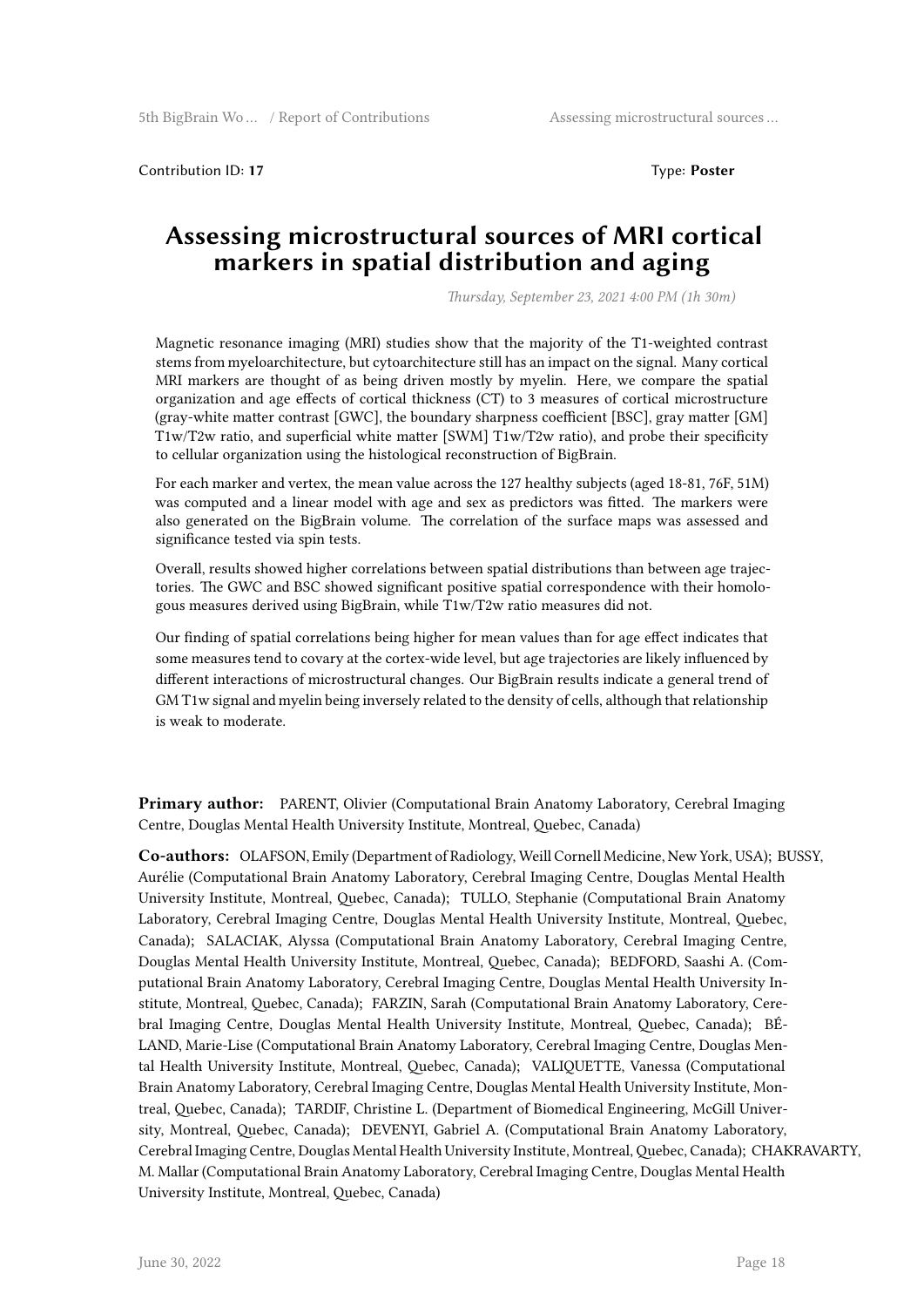**Presenter:** PARENT, Olivier (Computational Brain Anatomy Laboratory, Cerebral Imaging Centre, Douglas Mental Health University Institute, Montreal, Quebec, Canada)

**Session Classification:** Poster and Demo Session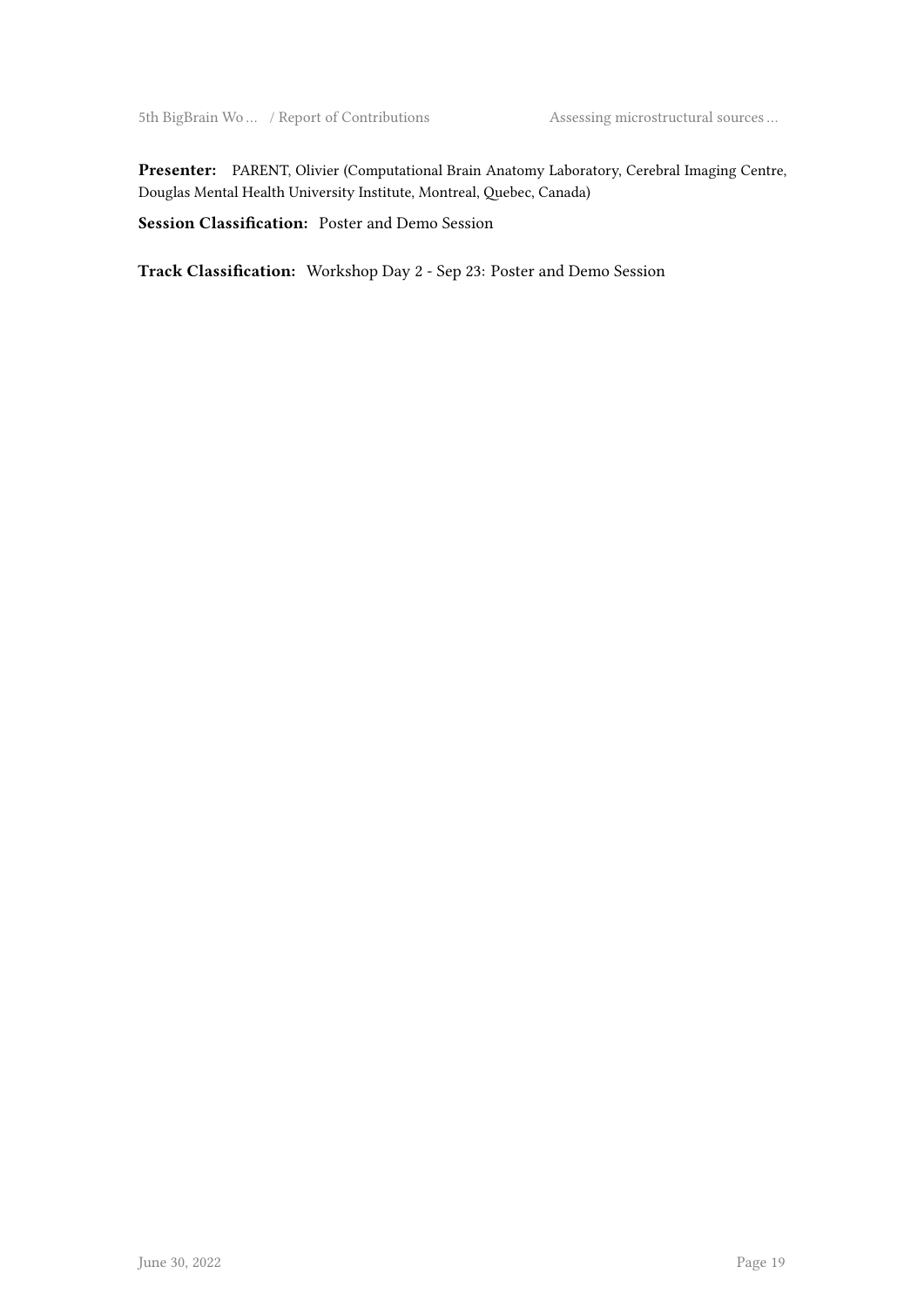Contribution ID: **18** Type: **Poster**

#### **Self-Supervised Contrastive Learning of Texture Features for 3D Polarized Light Imaging**

*Thursday, September 23, 2021 4:00 PM (1h 30m)*

In recent years, three-dimensional polarized light imaging (3D-PLI) has opened new avenues for measuring and analyzing nerve fiber orientations in postmortem brains at the micrometer scale. The raw data consists of 18 or 9-channel images, while common derived formats include transmittance, retardation, inclination and computed fiber orientation maps. These measurements are highly detailed and complex, making interpretation and analysis of 3D-PLI data challenging. Thus, it would be beneficial to find local 3D-PLI texture features with reduced complexity that allow for grouping of regions with homogeneous fiber properties and provide good interpretability.

In this work, we build on the SimCLR framework for automatic generation of such highly descriptive 3D-PLI texture features, using a ResNet-50 as backbone. Training and test data were obtained from coronal whole brain sections of a 2.4-year-old, male vervet monkey brain. To demonstrate the descriptive power of the generated texture features, we implemented a border detection procedure to detect texture changes along the cortex around the calcarine and intraparietal sulci.

Several detected borders were confirmed by an expert to identify neuroanatomical plausible borders between brain areas. Therefore, we conclude that the self-learned texture features provide highly descriptive information content, while reducing the complexity of the 3D-PLI signal. Motivated by these findings, we aim to address the interpretation and analysis of the machine-learned features for 3D-PLI-based brain mapping in more depth.

**Primary author:** Mr OBERSTRASS, Alexander ( Institute of Neuroscience and Medicine (INM-1), Forschungszentrum Jülich)

**Co-authors:** Dr DICKSCHEID, Timo (Institute of Neuroscience and Medicine (INM-1), Forschungszentrum Jülich); Prof. AMUNTS, Katrin (Institute of Neuroscience and Medicine (INM-1), Forschungszentrum Jülich); Dr PALOMERO-GALLAGHE, Nicola ( Institute of Neuroscience and Medicine (INM-1), Forschungszentrum Jülich); Prof. AXER, Markus ( Institute of Neuroscience and Medicine (INM-1), Forschungszentrum Jülich)

**Presenter:** Mr OBERSTRASS, Alexander ( Institute of Neuroscience and Medicine (INM-1), Forschungszentrum Jülich)

**Session Classification:** Poster and Demo Session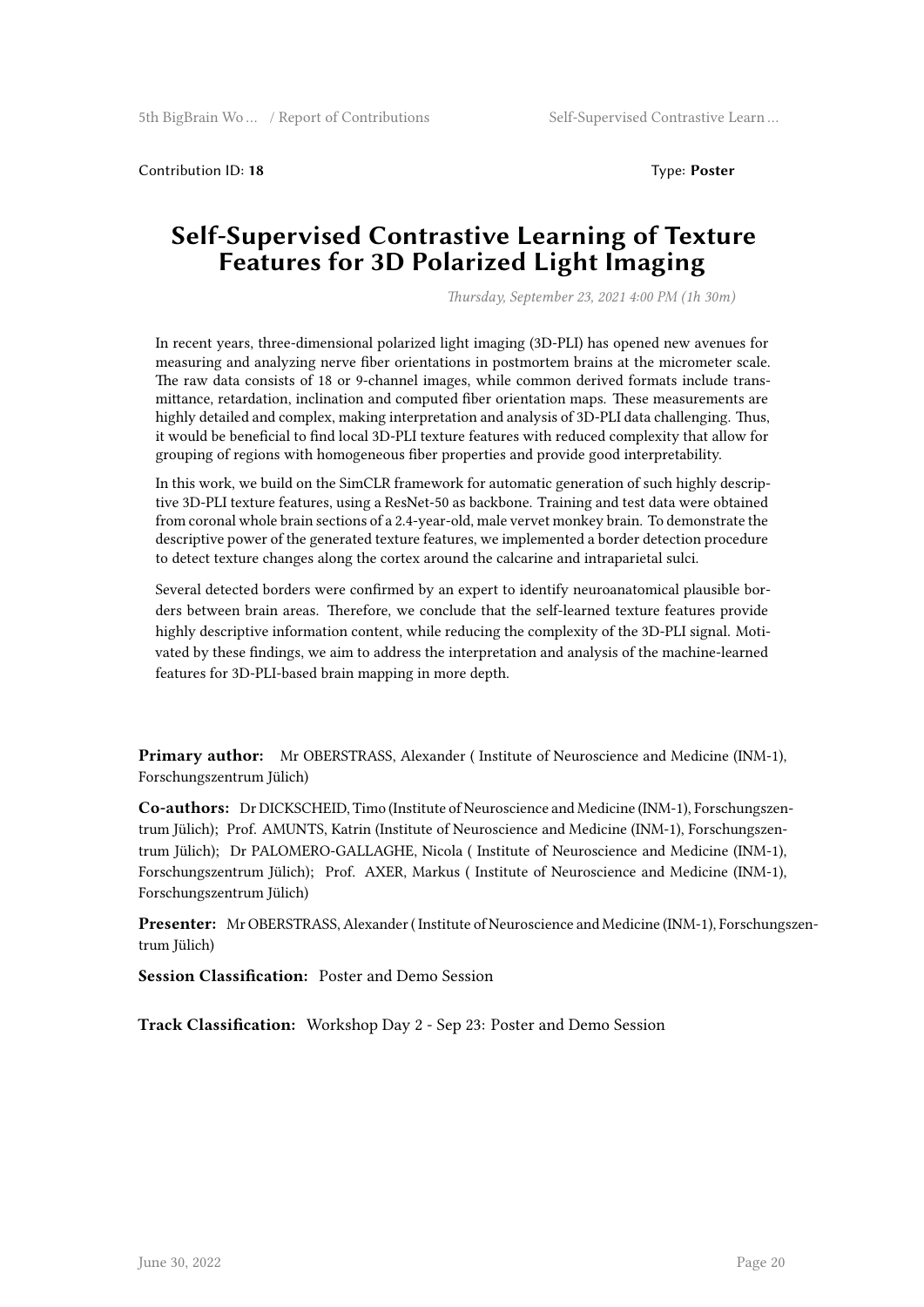Contribution ID: **19** Type: **Demo**

### **HippUnfold: Spanning mesoscale MRI and microscale neuroimaging of the hippocampus**

*Thursday, September 23, 2021 4:00 PM (1h 30m)*

In current neuroimaging analyses the hippocampus is typically modelled as a subcortical volume, but it is actually made up of a folded archicortical mantle, or 'ribbon'. Representing the hippocampus as such can be leveraged to enable qualitatively new analyses, such as registration, despite inter-individual differences in gyrification and folding structure, through topological alignment. Additionally, representation as a ribbon allows the hippocampus to be factorized into surface area and thickness, which can be further subdivided for laminar analyses. These methods are thus critical in advancing MRI research from the macroscopic scale to the subfield, cortical column, and laminar scales.

This demo will apply HippUnfold, an App that we have developed for the purposes outlined above, to both standard in-vivo MRI and microscale ex-vivo imaging (MRI, BigBrain histology, or 3D polarized light imaging). We illustrate how the same principles and code applied at different spatial scales can still make up a good basis for morphological, functional, or laminar structural analyses. This demo will cover common usages, individual subject outputs, and ways to visualize results and build second-level analyses. Support for any attendees wishing to apply these tools to their own datasets will be provided offline following the demo, or at any time via github.

**Primary authors:** DEKRAKER, Jordan (McGill University); Dr BERNHARDT, Boris; KHAN, Ali R (Robarts Research Institute, University of Western Ontario)

Presenter: DEKRAKER, Jordan (McGill University)

**Session Classification:** Poster and Demo Session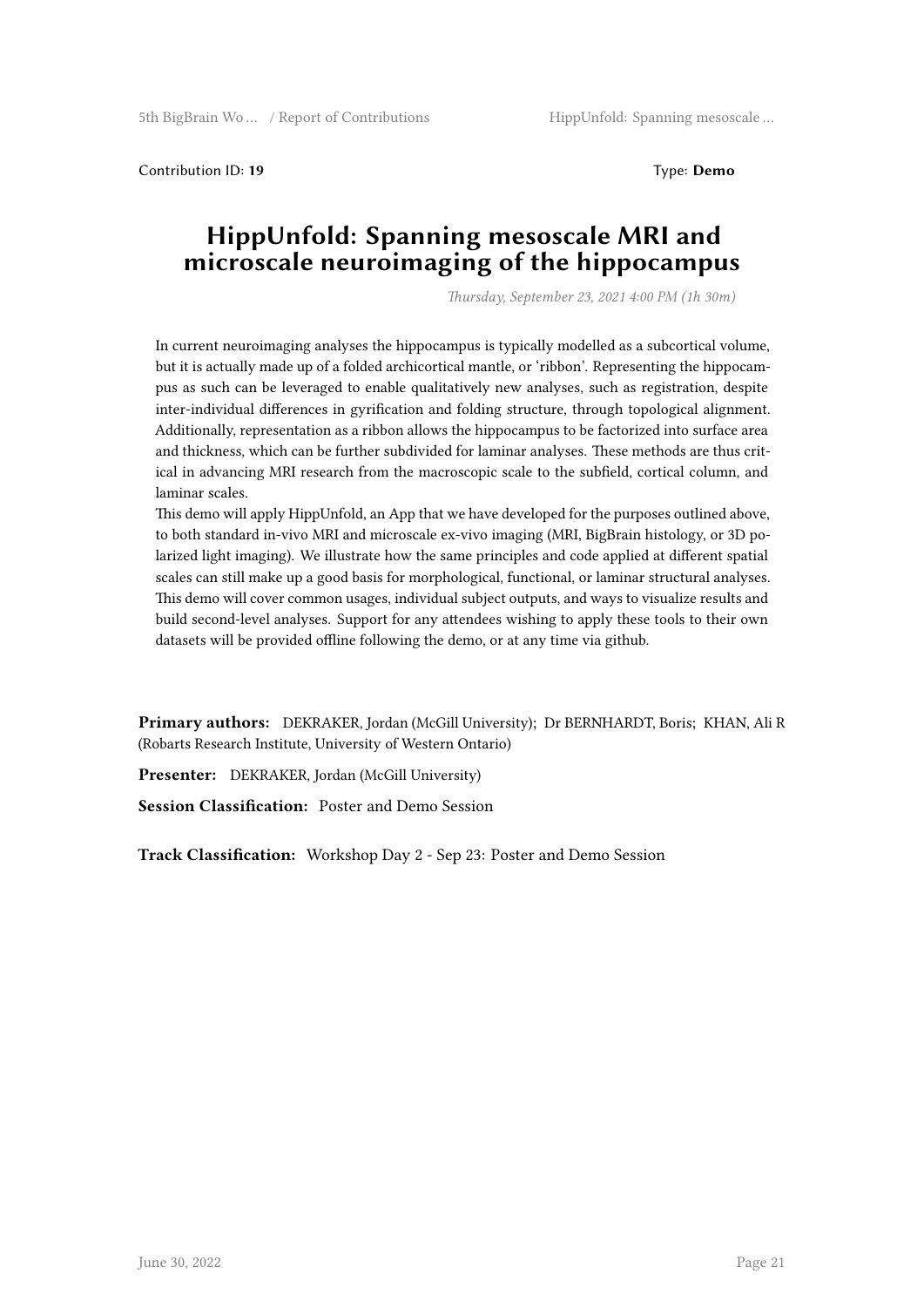Contribution ID: 23 Type: **Poster** 

#### **Benchmarking of 3D Atlas Creation Tools from 2D Label Maps in BigBrain**

*Thursday, September 23, 2021 4:00 PM (1h 30m)*

We propose a 3D surface extraction benchmarking tool to evaluate the performance of 3D model extraction methods from 2D discrete label maps. We have used one geometrical and one anatomical model as references. The anatomical model is selected from the BigBrain hypothalamus atlas (Jones et al. in prep).

3D triangular meshes are used as ground truth 3D surfaces. These contain various geometric features, such as concave and convex curvatures, textures, smooth surfaces, etc. 2D label maps of these reference models are extracted using Atelier3D software (A3D; Borgeat et al., 2007) and 3D surfaces are reconstructed from these using a surface extraction algorithm applying two methods: method 1 uses 2D label maps of every 20 sections, and method 2 includes every 2 sections from the BigBrain sectioning planes to reconstruct the shape of the structure. The reconstructed model is then evaluated by comparing to the original (reference) 3D model, considering features such as Hausdorff distance, RMS (root mean square), volume, surface area, number of vertices, and number of polygons.

Increasing the resolution (by including more sections) improves the performance of 3D surface extraction. This tool allows for interoperability of common visualization and annotation tools used around BigBrain, and provides the ability to compare the performance of different algorithms for 3D model, surface, or mesh creation processes from 3D volumes/2D discrete label maps at different resolutions. Such a benchmarking approach facilitates collaboration, helps improve the accuracy and scalability of 3D surface extraction, and promotes reproducible research.

**Primary authors:** OMIDYEGANEH, Mona (McGill Centre for Integrative Neuroscience, McConnell Brain Imaging Center, Montreal Neurological Institute, Canada); KUNZ, Manuela (National Research Council of Canada); MASSICOTTE, Philippe (McGill Centre for Integrative Neuroscience, McConnell Brain Imaging Center, Montreal Neurological Institute, Canada); BORGEAT, Louis (National Research Council of Canada)

**Co-authors:** Dr TOUSSAINT, Paule-Joanne (Montreal Neurological Institute, McGill University, Montreal, Quebec, Canada); JONES, Sherri L. (McGill University); ALTINKAYA, Ayça (Basaksehir Cam ve Sakura Province Hospital); Dr SADIKOT, Abbas (McGill University, Montreal Neurological Institute-Hospital); PRUESSNER, Jens C. (University of Constance, Department of Psychology); BOISVERT, Jonathan (National Research Council of Canada); Dr EVANS, Alan C. (Montreal Neurological Institute, McGill University, Montreal, Quebec, Canada)

**Presenter:** OMIDYEGANEH, Mona (McGill Centre for Integrative Neuroscience, McConnell Brain Imaging Center, Montreal Neurological Institute, Canada)

**Session Classification:** Poster and Demo Session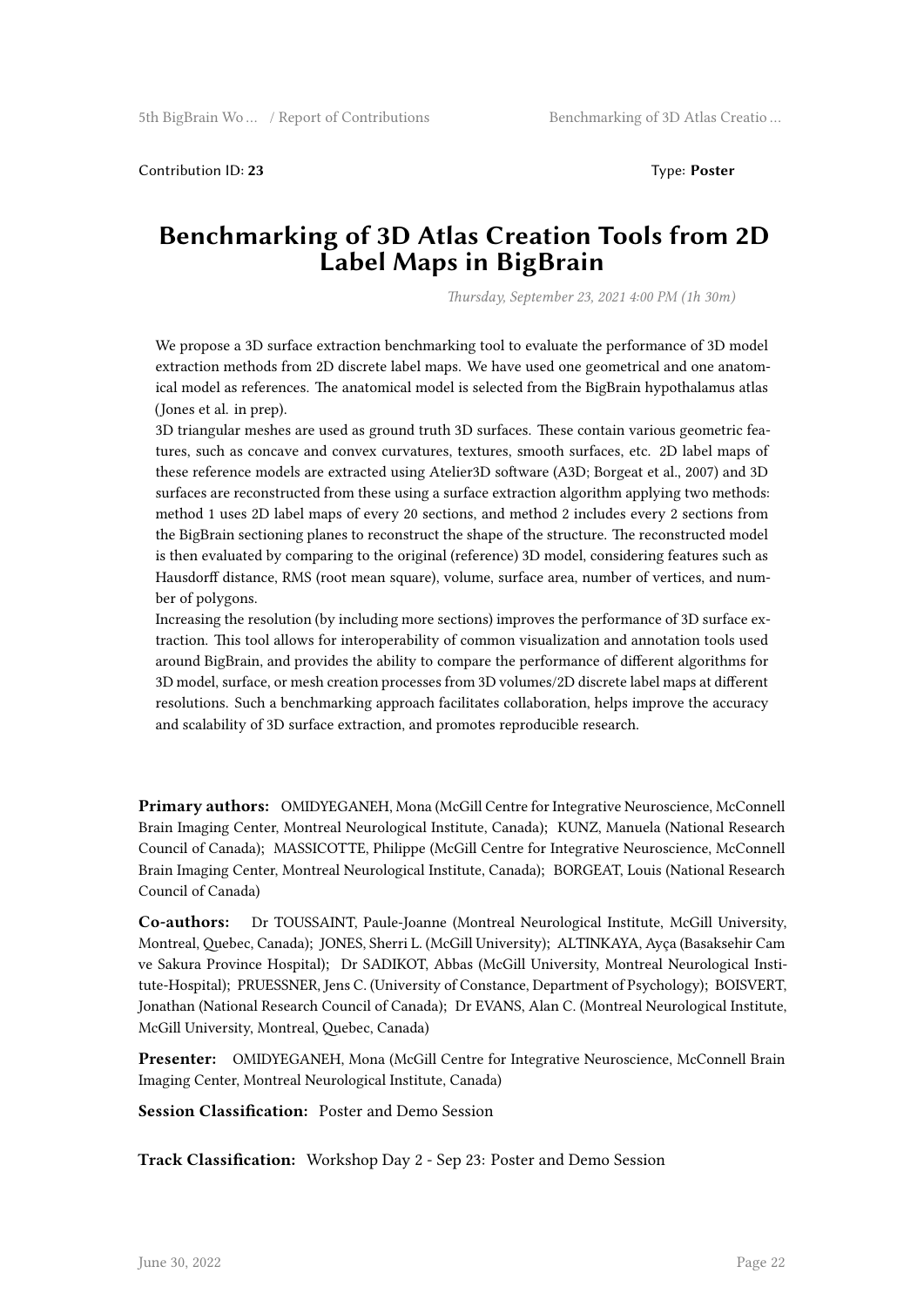Contribution ID: **24** Type: **Talk**

### **Strategies and challenges for building a 1 micron brain from histology**

*Wednesday, September 22, 2021 5:30 PM (15 minutes)*

Mapping the microscopical organization of the human brain provides an important basis for multimodal brain atlases, and is indispensable for linking functional, physiological, connectivity, molecular, or genetic properties to their cellular correlates. The BigBrain (Amunts et al., 2013) is a 3D model of a complete human brain at microscopic resolution, constructed from more than 7000 histological sections at a resolution of 20 micron isotropic. By resolving cortical layers, subcortical nuclei, and even larger individual cell bodies, it has enabled a new generation of high-resolution studies. Yet, the resolution of 20 micron is not sufficient to perform classical cytoarchitectonic mapping in arbitrary cutting planes, or quantitative analysis of 3D distributions and numbers of individual cell bodies. For such types of analyses, the construction of 3D brain model at the resolution of 1 micrometer is mandatory. While recent technologies in high-throughput microscopic imaging, large-scale storage, and high-performance computing have brought such an endeavour into sight, several challenges need to be addressed to compute such a model. These range from distributed data management to new image registration paradigms, very large numerical optimization problems, to cloud technologies for providing remote access to image data in the Petabyte range. In this talk, we will describe some of these challenges and recent progress on feasible solutions.

**Primary authors:** Dr DICKSCHEID, Timo (Institute of Neuroscience and Medicine (INM-1), Forschungszentrum Jülich); HUYSEGOMS, Marcel (Institute of Neuroscience and Medicine (INM-1), Forschungszentrum Jülich); Prof. AMUNTS, Katrin (Institute of Neuroscience and Medicine (INM-1), Forschungszentrum Jülich)

**Presenters:** Dr DICKSCHEID, Timo (Institute of Neuroscience and Medicine (INM-1), Forschungszentrum Jülich); HUYSEGOMS, Marcel (Institute of Neuroscience and Medicine (INM-1), Forschungszentrum Jülich)

**Session Classification:** Contributed Talks: Reconstruction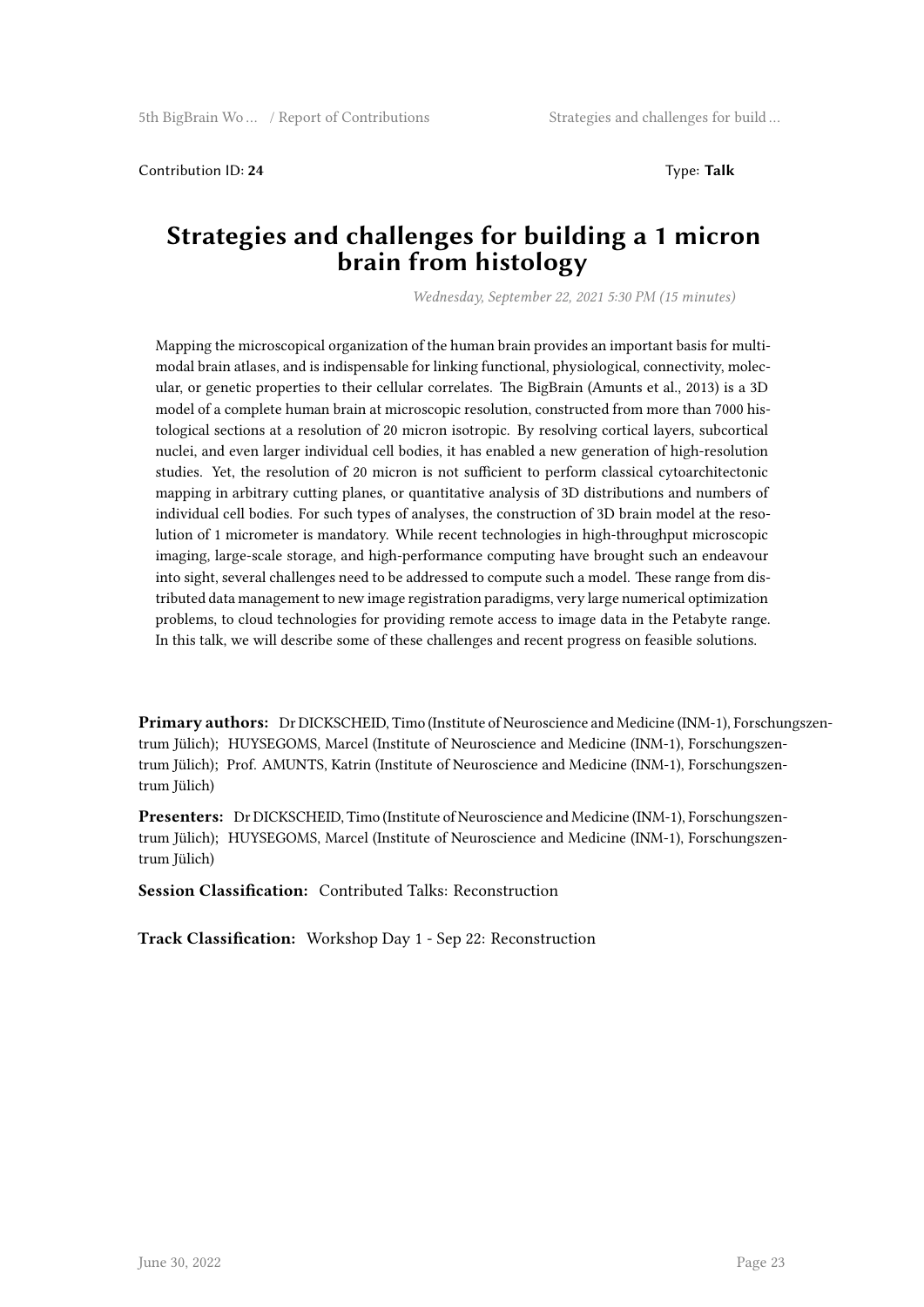Contribution ID: 25 Type: **not specified** 

# **Welcome and Introduction**

**Presenters:** Prof. AMUNTS, Katrin (Institute of Neuroscience and Medicine (INM-1), Forschungszentrum Jülich); Prof. EVANS, Alan C. (Montreal Neurological Institute, McGill University)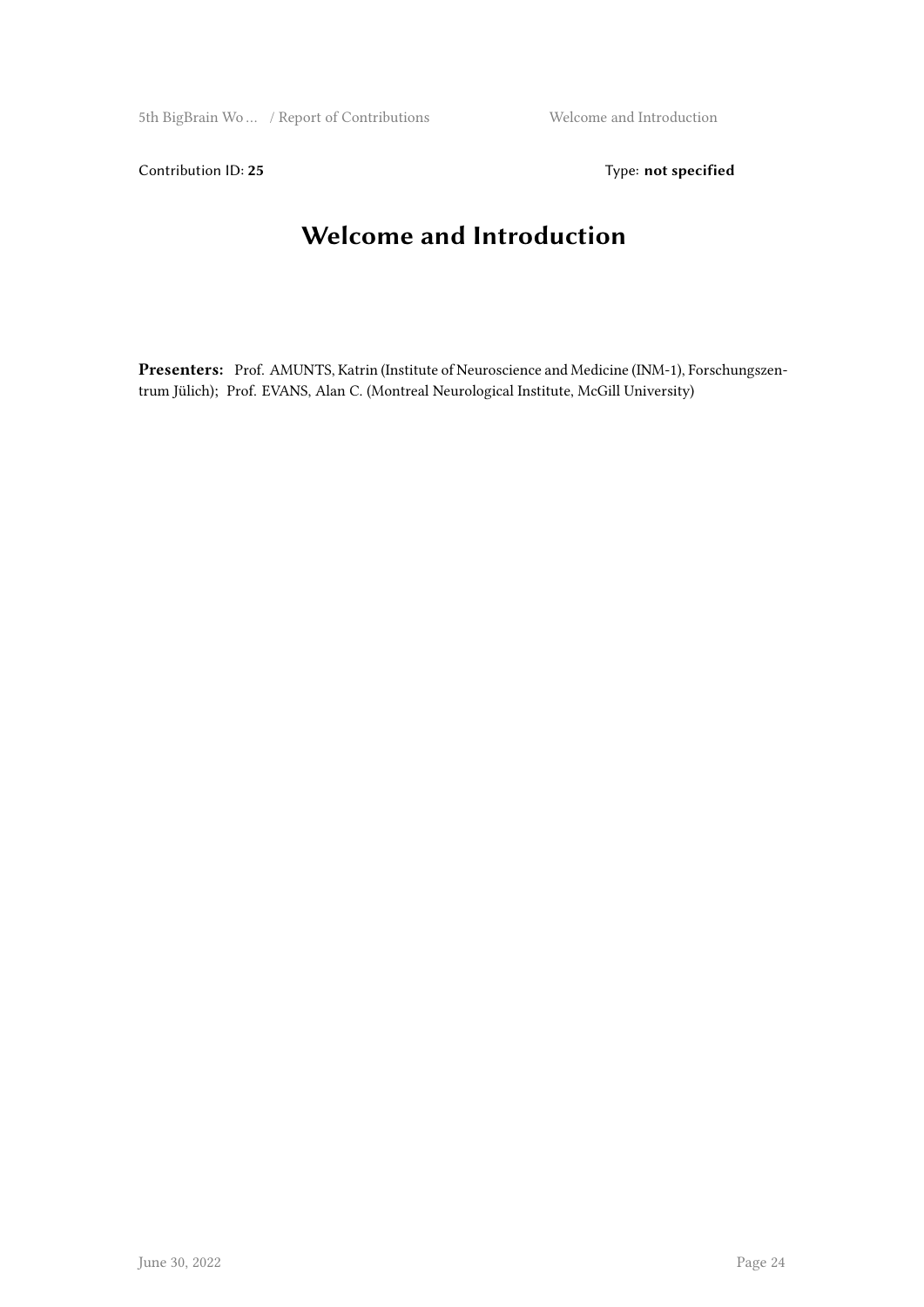Contribution ID: **26** Type: **Keynote Lecture**

#### **The brain network - from cell to macroscale circuits to function**

*Wednesday, September 22, 2021 6:30 PM (1 hour)*

How does our brain give rise to brain function, cognition and behaviour? Understanding the fundamental features of brain networks ('the connectome') and linking the different levels and scales of brain connectivity to each other is key in tackling this challenge. We will start by discussing the organization of brain networks and network theories of how 'principles of wiring' may shape integration, functional specialisation and diversity. We will particularly take a look at how variation in these connectome properties may give rise to variation in behavior, but also how they may shape a landscape of brain disconnectivity within and across disease. One key factor in understanding brain connectivity (and disconnectivity) is to understand how connectivity is organised across scales, from genes to cells to macroscale circuits to behaviour. Celebrating game-changing initiatives such as the BigBrain project, the Allen Human Brain Atlas and the UKB (among many others) who provide the field with exciting new ways to link connectivity across scales, we will discuss the opportunities that 'multiscale neuroscience' can bring to understand brain network organization in health and disease.

The Sievers Computational Neuroscience Initiative (SCNI) builds cross-disciplinary experience in neurological sciences research and neuroinformatics to establish a computational neuroscience approach to modelling brain states in healthy ageing and disease.

The SCNI provides training and mentoring for tomorrow's researchers to undertake and partake in complex studies, and to build the computer infrastructures and brain-based datasets to support this research.

Martijn van den Heuvel is a multidisciplinary scientist with a background in Cognitive Artificial Intelligence (MSc, 2004) and psychiatric medical imaging (PhD, 2009). His research focus is the network of connectivity of the human and animal brain, the connectome, with the aim to get better understanding of the fundamental rules of wiring of nervous systems, and in particular how these rules of wiring are associated with brain function and disfunction in health and disease. His field of expertise includes structural and functional MR imaging combined with network science, bridging the field of mathematics, informatics, psychology and medicine. He heads the dutchconnectomelab.org at the Brain Center Rudolf Magnus, Utrecht, The Netherlands. Martijn received Dutch Research Council NWO-VIDI and NWO-VENI awards, an international MQ Fellowship (www.joingmq.org), and the 2013 Dutch Brain Trophy of the Dutch Brain Foundation.

**Primary author:** Prof. VAN DEN HEUVEL, Martijn (Dutch Connectome Lab, Center for neurogenomics and cognitive research, VU Amsterdam)

**Presenter:** Prof. VAN DEN HEUVEL, Martijn (Dutch Connectome Lab, Center for neurogenomics and cognitive research, VU Amsterdam)

#### **Session Classification:** Sievers Lecture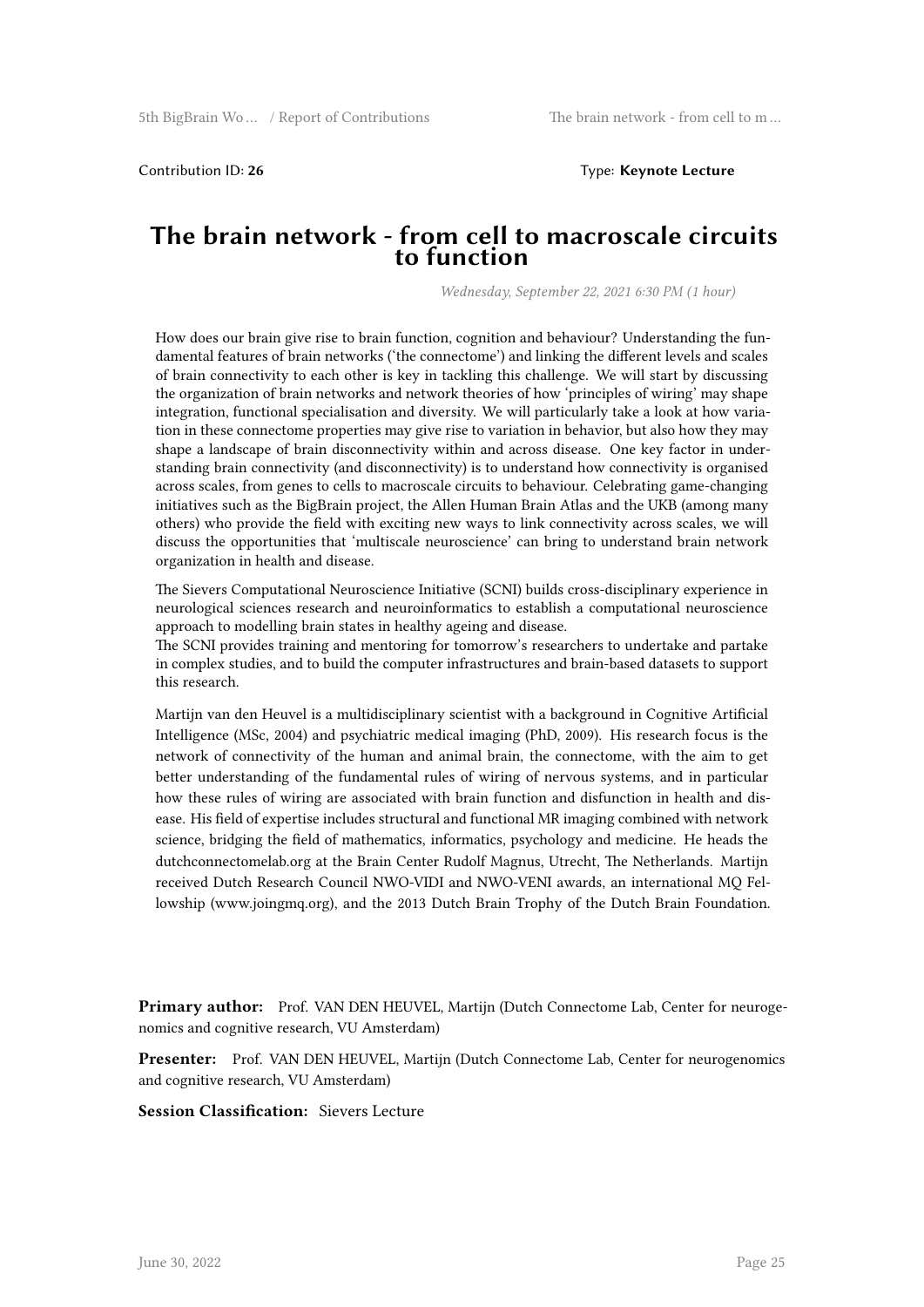Contribution ID: **28** Type: **Poster**

#### **Cerebellar and Cerebral Volumes Co-Evolve Throughout Primate Evolution**

*Thursday, September 23, 2021 4:00 PM (1h 30m)*

The expansion of the cerebro-cerebellar system may be a primary driving factor behind primate cognitive evolution. Due to extensive connectivity to cognitive parts of the neocortex, the cerebellum is thought to support cognition analogous to its role in motor functions. Using an extensive MRI dataset (34 primates; 65 specimens) we found that cerebellar and neocortical measurements argue for Brownian Motion evolutionary dynamics. Furthermore, using phylogenetic generalized least squares analysis, we found that cerebellar and cerebral volumes co-evolve in primate evolution. We discuss these findings in reference to comparative neuroscience literature, providing a broader perspective of progress in this field and the usefulness of open science tools to aggregate anatomical data and segmentation.

**Primary authors:** Mr MAGIELSE, Neville (Max Planck Institute for Cognitive and Brain Sciences); Dr TORO, Roberto (Institut Pasteur); HEUER, Katja (Institut Pasteur); VALK, Sofie (INM-7)

**Presenter:** Mr MAGIELSE, Neville (Max Planck Institute for Cognitive and Brain Sciences)

**Session Classification:** Poster and Demo Session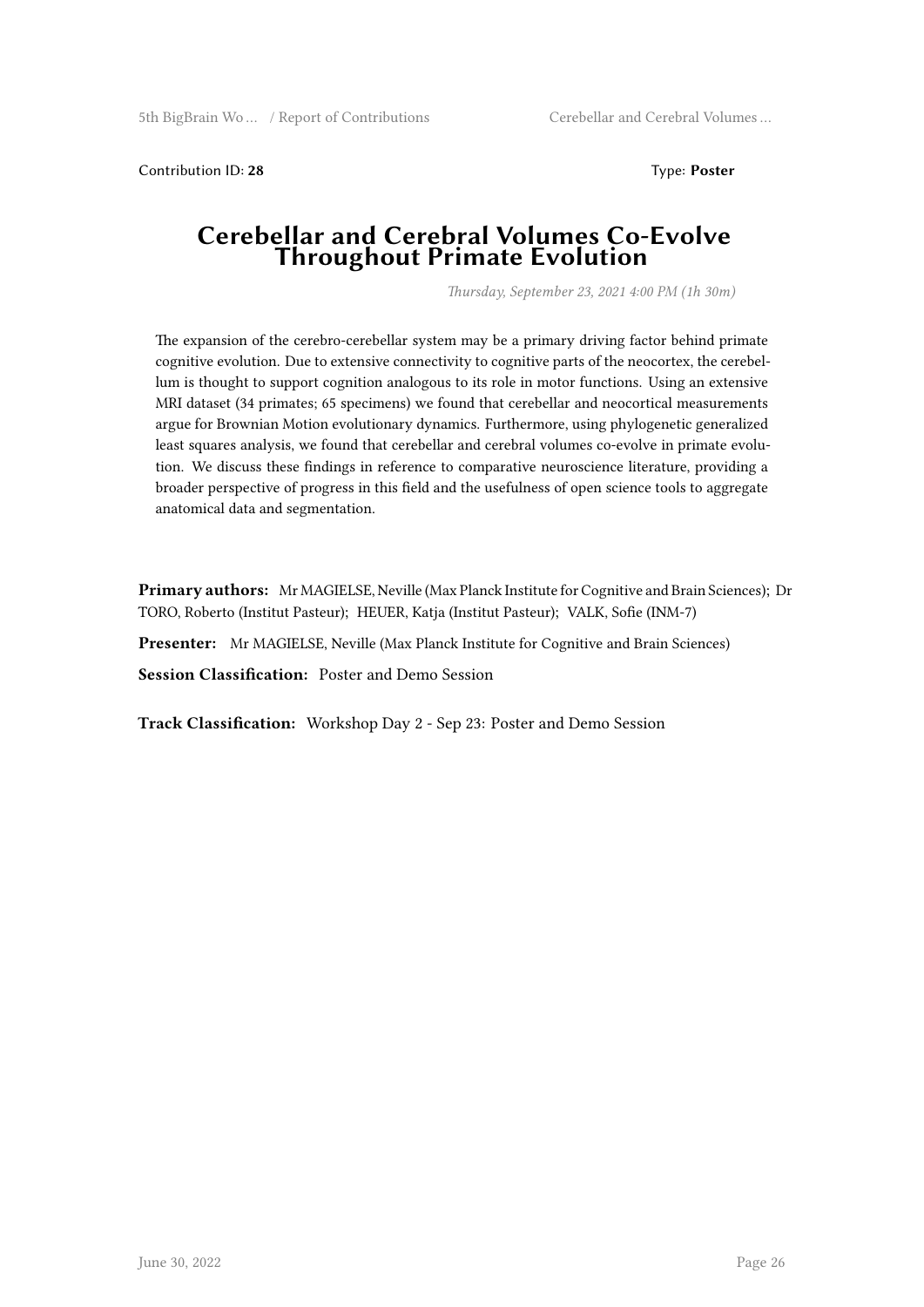Contribution ID: 29 Type: Tutorial

# **Anatomy for Beginners**

*Tuesday, September 21, 2021 3:00 PM (1h 20m)*

The goal of this course is to familiarize scientists with no, or only very little, knowledge about brain anatomy with major brain structures and their functions. You will learn about the landmarks used by anatomists to navigate through the brain, and the functions they are involved in. Most importantly, you will have a chance to search for these structures yourselves. By the end of the course you will not only be familiar with terms such as lobes, gyri, diencephalon, hippocampus or visual cortex, but you will also be able to find these structu

**Primary author:** PALOMERO-GALLAGHER, Nicola (Institute of Neuroscience and Medicine INM-1, Research Centre Jülich, Jülich, Germany)

**Presenter:** PALOMERO-GALLAGHER, Nicola (Institute of Neuroscience and Medicine INM-1, Research Centre Jülich, Jülich, Germany)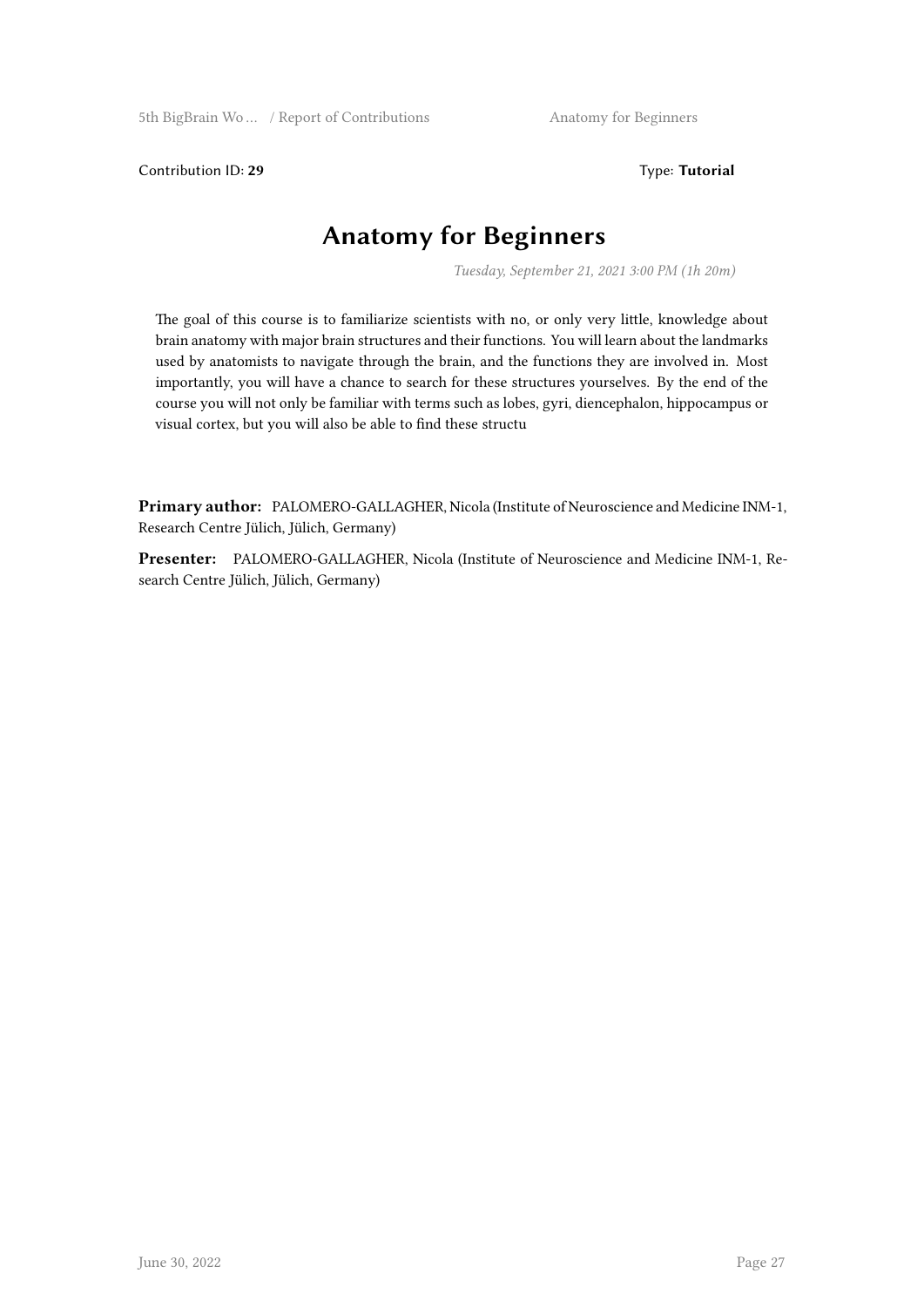Contribution ID: **30** Type: **Tutorial**

#### **Collaborative segmentation and analysis of histological data on the Web using MicroDraw**

*Tuesday, September 21, 2021 4:30 PM (45 minutes)*

High resolution histological data provides a unique perspective on the cellular structure of the brain. Histological data is available for a large number of species, and the possibility of staining for particular aspects of the tissue allows the researcher to formulate an extremely rich range of questions. It presents, however, several challenges which make its analysis difficult. In particular, the data is affected by various types of artefact, and the subtle differences that distinguish one structure from the other require a well trained human eye. In addition, scanned at very high resolution, the file sizes involved become difficult to manipulate. These may be in part the reasons why the expert segmentation of histological material is often performed by a single researcher.

MicroDraw is an online tool for the collaborative segmentation of high-resolution histological data. MicroDraw uses deepzoom to enable rapid access to high-resolution data without limits in image size. Images can be manipulated in any Web browser, in computers, tablets or even smart phones. MicroDraw provides a growing number of tools for vectorial annotation, which allow us to segment data at any resolution. MicroDraw greatly simplifies distributed collaboration, by providing researchers access to the same dataset independently of the computer where the data is hosted. MicroDraw provides simple tools for the definition of collaborative projects, and helps coordinate access to data and results. Finally, MicroDraw implements a RESTful API, which allows researchers to programmatically query the segmentations performed in a project and use sophisticated image analysis tools for their analysis.

In this tutorial we will show how to encode data and host it to make it accessible. We will use the BigBrain data as an example. We will then show how to visualise data and annotate it using the different vectorial annotation tools. We will show how to create a project to centralise a set of annotations. Finally we will show how to query that data using a Python script, display the data obtained and compute some simple measurements.

MicroDraw is open source and we invite you to contribute to its development either as a user or as a developer.

**Presenters:** HEUER, Katja (Institut Pasteur); TRAUT, Nicolas (Institut Pasteur); TORO, Roberto (Institut Pasteur)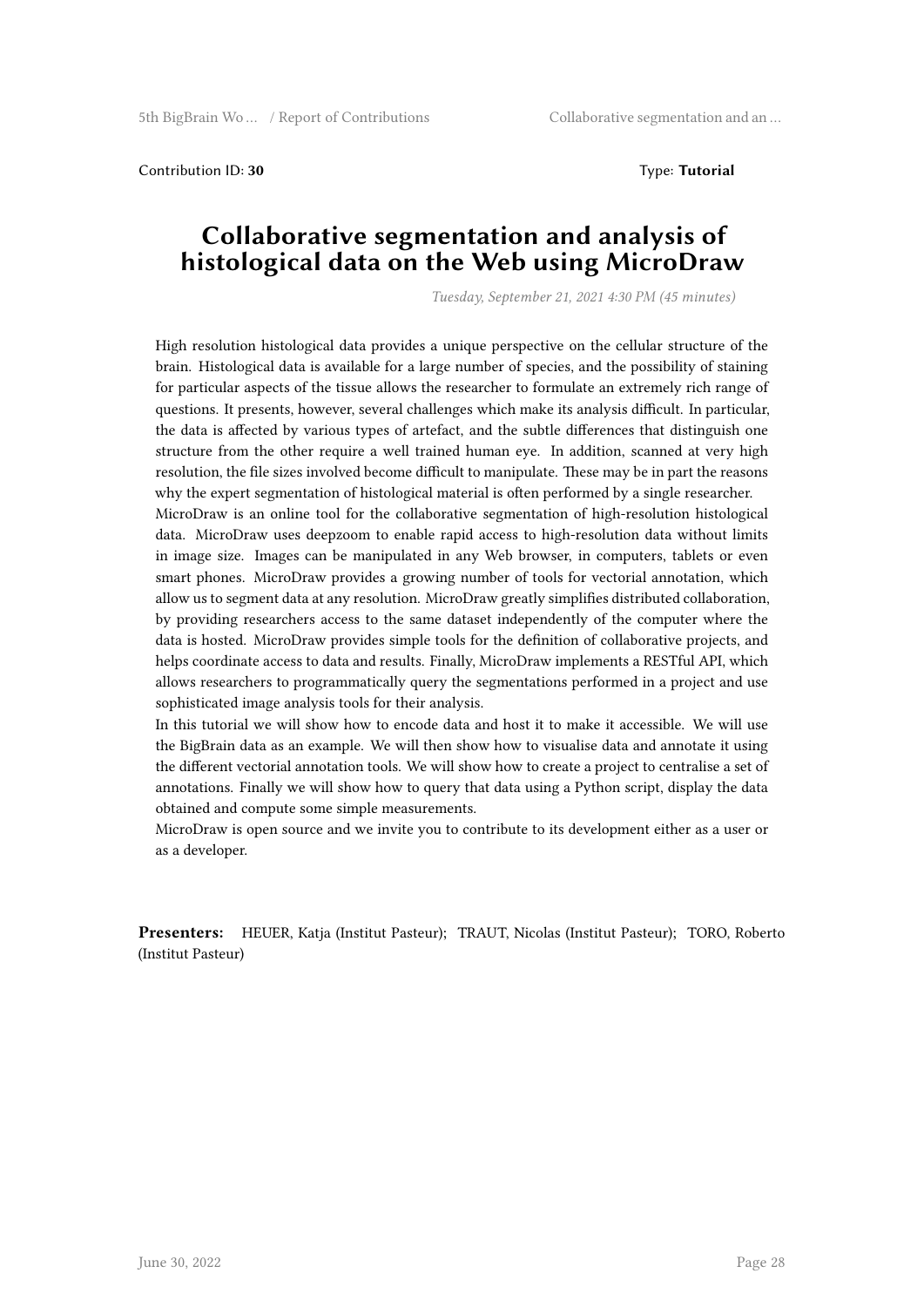Contribution ID: **31** Type: **Tutorial**

#### **Integrating BigBrain with MRI using The BigBrain Warp**

*Tuesday, September 21, 2021 7:15 PM (45 minutes)*

The BigBrain Warp is a toolbox for multi-modal integration of BigBrain, composed of a centralised repository of BigBrain related transformations and scripts to easily move between histological and MRI spaces. In this session, we'll walkthrough the toolbox and guide short tutorials on how to use BigBrain in the context of structural and functional MRI.

**Primary author:** PAQUOLA, Casey (INM-1, Forschungszentrum Jülich)

**Co-author:** BERNHARDT, Boris

**Presenter:** PAQUOLA, Casey (INM-1, Forschungszentrum Jülich)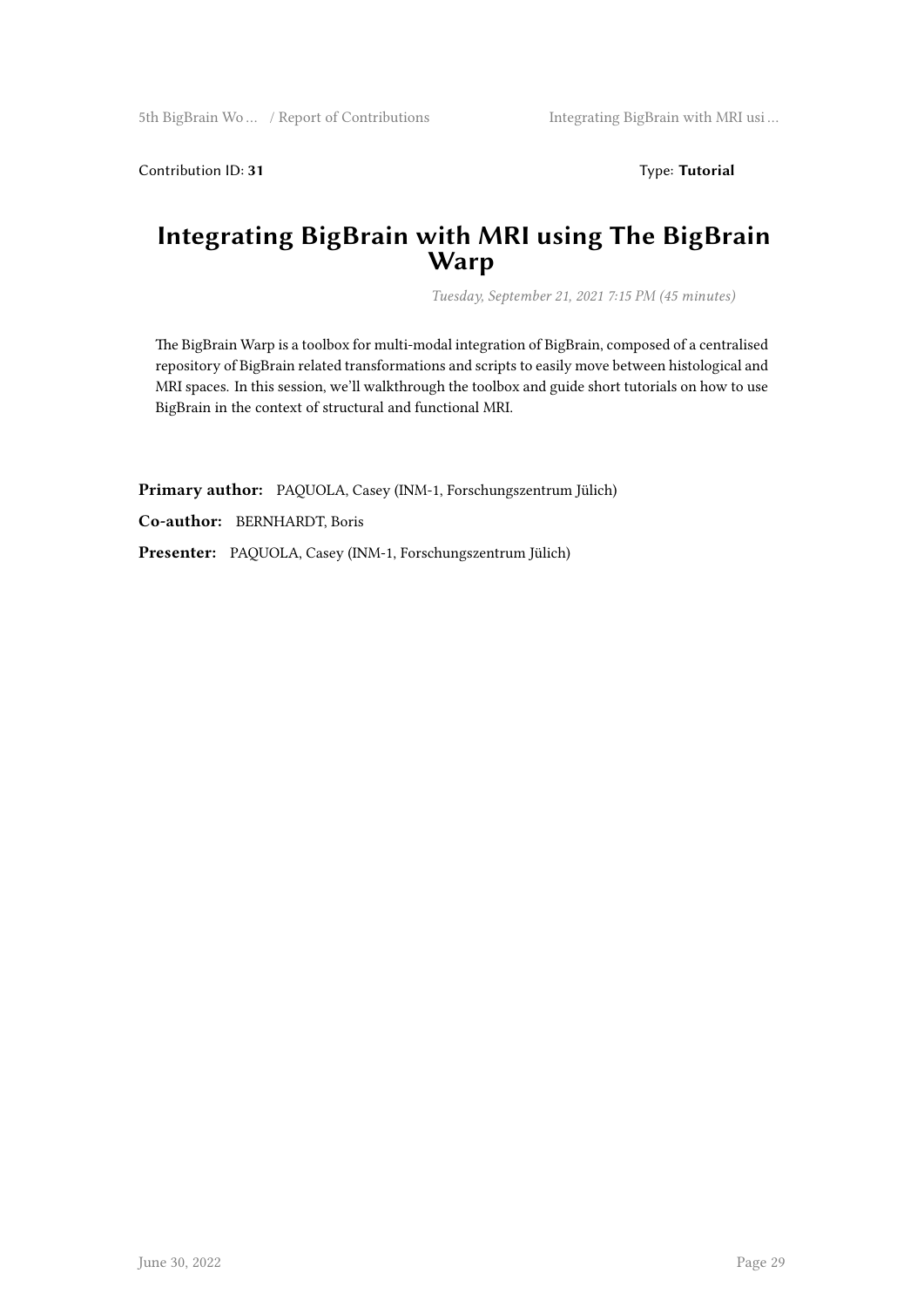**Contribution ID: 32** Type: **Tutorial** 

#### **Working with BigBrain in the EBRAINS atlas ecosystem**

*Tuesday, September 21, 2021 6:25 PM (45 minutes)*

The EBRAINS multilevel human brain atlas integrates maps that capture different facets of human brain organization into a common framework. It is defined across multiple reference spaces, where BigBrain represents the micrometer level. The atlas links cytoarchitectonic areas with ultra-high resolution BigBrain data, complements them with maps of fibre architecture and functional organization, and links them to a growing set of multimodal data features associated to brain regions. EBRAINS atlas services are designed as an online framework that can be accessed interactively using an online viewer, as well as in a programmatic fashion through structured Python and http interfaces. This tutorial will give a tour of the recent status of EBRAINS atlas services, and discuss some future directions.

**Primary author:** DICKSCHEID, Timo (Institute of Neuroscience and Medicine (INM-1), Forschungszentrum Jülich)

**Presenter:** DICKSCHEID, Timo (Institute of Neuroscience and Medicine (INM-1), Forschungszentrum Jülich)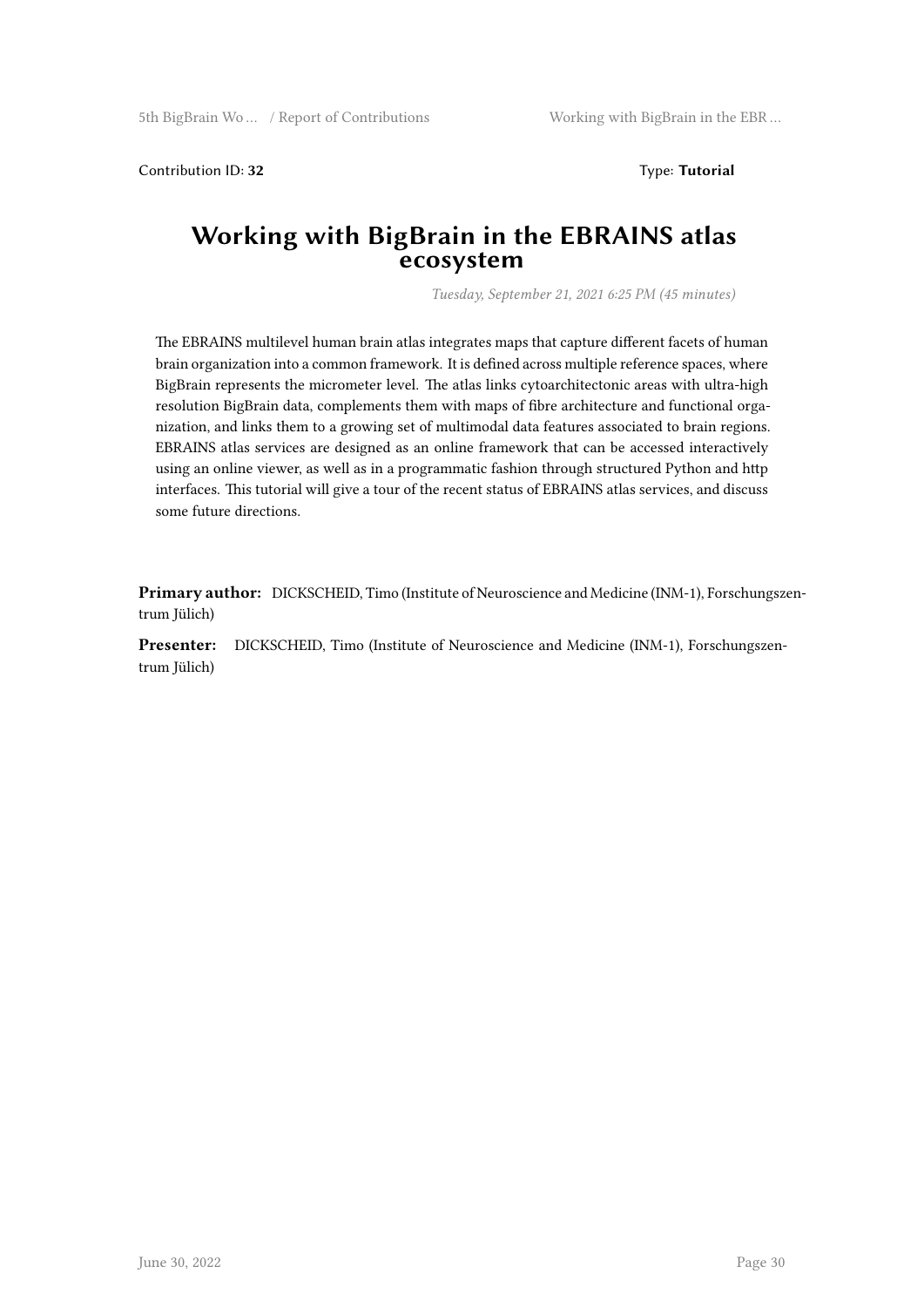**Contribution ID: 33** Type: **Tutorial** 

## **BigBrain data processing with CBRAIN and DataLad**

*Tuesday, September 21, 2021 5:30 PM (45 minutes)*

This tutorial will provide an introduction to two tools that can be used to process and manage BigBrain-related data: CBRAIN and DataLad.

CBRAIN is a web portal that provides seamless access to high-performance computing clusters. DataLad is a data integration tool to keep track of distributed datasets. The tutorial will cover the main functionalities of CBRAIN and DataLad, illustrate them on BigBrain data, and demonstrate their interaction.

**Primary authors:** GLATARD, Tristan (Concordia University); MEMON, Shahbaz (Jülich Super Computing Centre, Forschungszentrum Juelich GmbH); BECK, Natacha (McGill University); RIEDEL, Morris (Jülich Supercomputing Centre, Forschungszentrum Jülich); Dr CARON , Bryan (McGill University)

**Presenters:** GLATARD, Tristan (Concordia University); MEMON, Shahbaz (Jülich Super Computing Centre, Forschungszentrum Juelich GmbH); BECK, Natacha (McGill University); RIEDEL, Morris (Jülich Supercomputing Centre, Forschungszentrum Jülich); Dr CARON , Bryan (McGill University)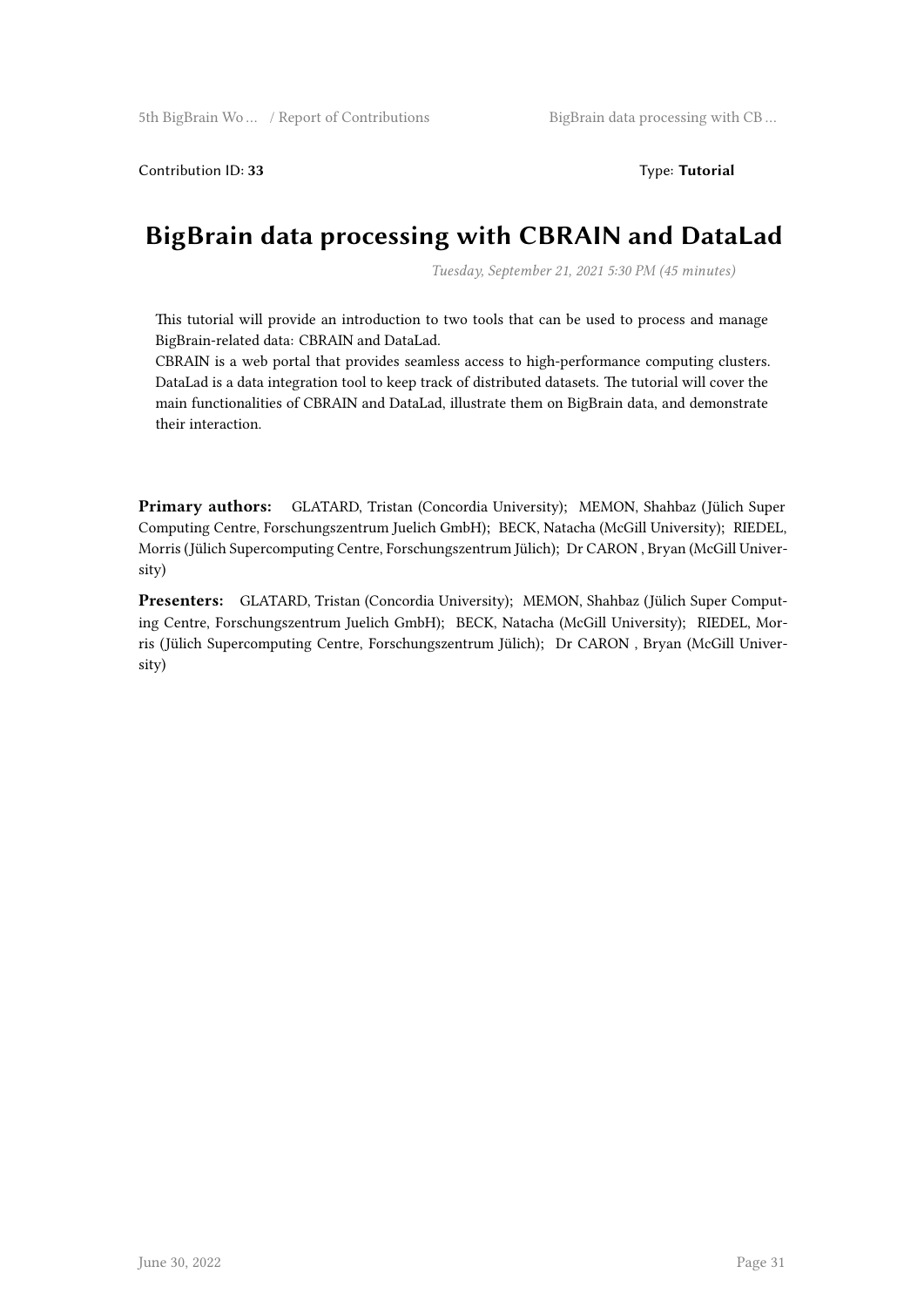Contribution ID: 35 Type: **Poster** 

#### **Active learning-based domain adaptation for annotation-efficient cerebellum segmentation**

*Thursday, September 23, 2021 4:00 PM (1h 30m)*

Segmentation of the human cerebellar cortex from histological data has been considered a challenge due to its convoluted structure, and the numerous artifacts caused by sectioning or staining. The high resolution BigBrain model (Amunts et al., 2013) enables to overcome the lack of detail occasioned by the limited number of sections in existing datasets, and the large BigBrain data is ideal for developing AI solutions for segmentation. One would normally need a large number of annotated labels for deep learning-based models such as Convolutional Neural Networks (CNNs) to perform accurate segmentation. However, anatomical annotation needs expert-level knowledge, and a sheer volume requirement on the annotation would hinder the application for cerebellum segmentation.

In this work, we seek to leverage domain adaptation on existing annotated cerebellum data from the Allen Brain atlas (https://atlas.brain-map.org) to ease the demand for annotations of BigBrain. Here we demonstrate how we pre-train a segmentation model for the cerebellum on the existing Allen Brain labels and generate pseudo labels for our BigBrain data to train a new segmentation model. The Dice loss between the predicted segmentation results and pseudo annotations will serve to pick 50 data with the highest loss to conduct manual annotations, which will then be used to train the final segmentation model.

Our proposed framework aims to combine active learning with domain adaptation for an annotationefficient cerebellum segmentation.

**Primary authors:** LI, Xuan (McGill University, School of Computer Science); Dr TOUSSAINT, Paule-J. (McGill University); Dr LIU, Xue (McGill University, School of Computer Science); Prof. EVANS, Alan C. (Montreal Neurological Institute, McGill University, Montreal, Quebec, Canada)

**Presenter:** LI, Xuan (McGill University, School of Computer Science)

**Session Classification:** Poster and Demo Session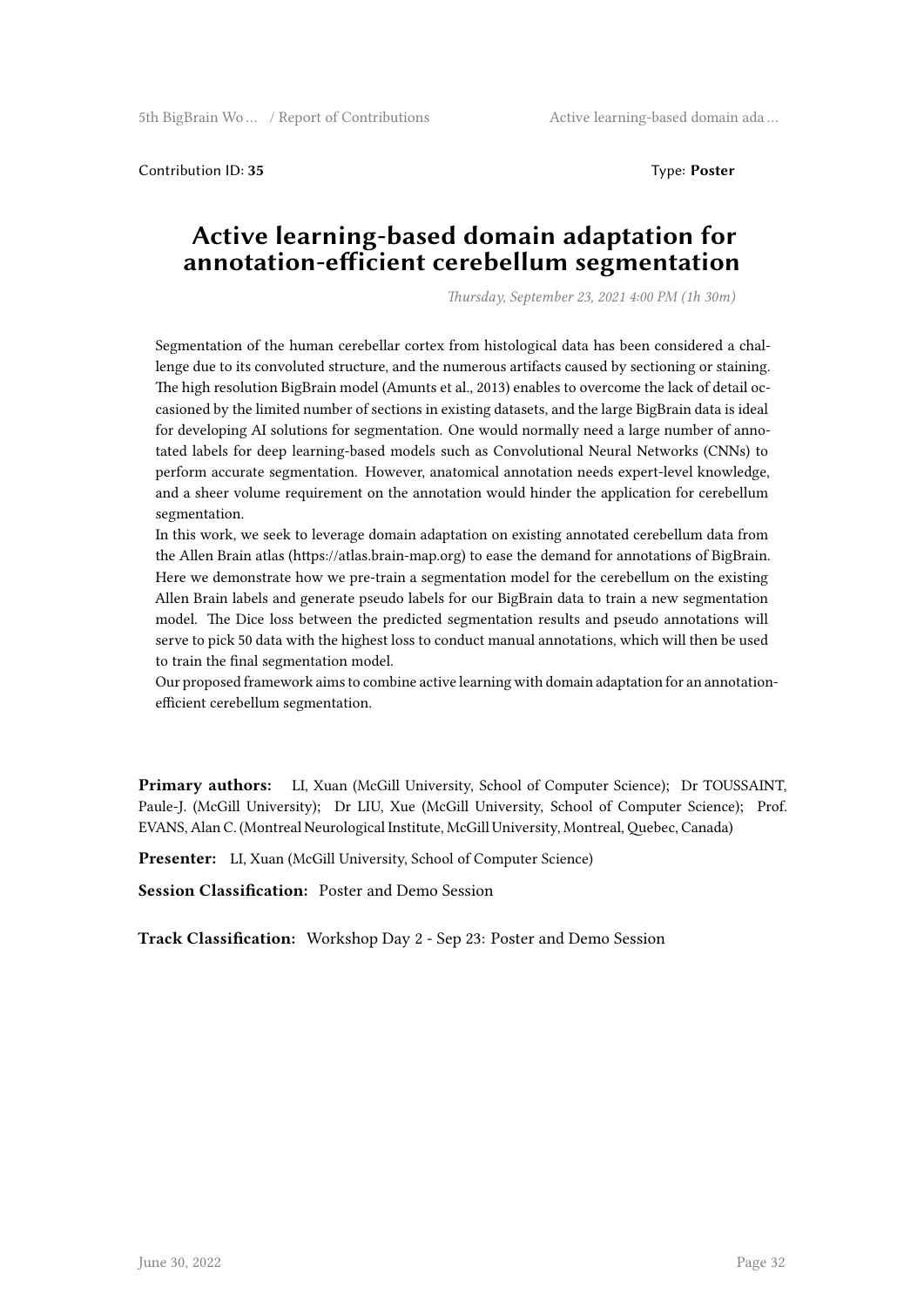Contribution ID: 36 Type: **Poster** 

#### **Genetic and phylogenetic uncoupling of microstructure and function in human transmodal cortex**

*Thursday, September 23, 2021 4:00 PM (1h 30m)*

Brain structure scaffolds intrinsic function, supporting cognition and ultimately behavioral flexibility. To evaluate the association between structure and function we assessed whether regions with similar microstructure would also be functionally connected in humans and macaques. This microstructural profile similarity approach has been previously developed in the big brain (Paquola, 2018). In humans, structure-function coupling was highest in regions of unimodal cortex and lowest in transmodal cortex. Structure-function uncoupling in non-human primates had a similar spatial distribution, but we observed an increased coupling between structure and function in association regions in macaques relative to humans.

**Primary authors:** Dr VALK, Sofie (Institute of Neuroscience and Medicine, Brain and Behaviour (INM-7), Forschungszentrum Jülich); Dr XU, Ting (Center for the Developing Brain ); Dr PAQUOLA, Casey (Institute of Neuroscience and Medicine, Structural and functional organisation of the brain (INM-1), Forschungszentrum Jülich); Dr PARK, Bo-yong (Multimodal Imaging and Connectome Analysis Lab, McConnell Brain Imaging Centre, Montreal Neurological Institute and Hospital, McGill University); Dr BETHLEHEM, Richard A.I. (Department of Psychiatry, Cambridge University); Dr VOS DE WAEL, Reinder (Multimodal Imaging and Connectome Analysis Lab, McConnell Brain Imaging Centre, Montreal Neurological Institute and Hospital, McGill University); ROYER, Jessica (Multimodal Imaging and Connectome Analysis Lab, McConnell Brain Imaging Centre, Montreal Neurological Institute and Hospital, McGill University); Dr KHARABIAN MASOULE, Shahrzad (Institute of Neuroscience and Medicine, Brain and Behaviour (INM-7), Forschungszentrum Jülich); BAYRAK, Şeyma (Otto Hahn Group Cognitive Neurogenetics, Max Planck Institute for Human Cognitive and Brain Sciences); Dr KOCHUNOV, Peter (Maryland Psychiatric Research Center, University of Maryland School of Medicine); Dr YEO, B.T. Thomas (Department of Electrical and Computer Engineering, National University of Singapore); Prof. MARGULIES, Daniel (Neuroanatomy and Connectivity Lab, Institut de Cerveau et de la Moelle epiniere); Prof. SMALLWOOD, Jonathan (Department of Psychology, Queen's University); Prof. EICKHOFF, Simon B. (Institute of Neuroscience and Medicine, Brain and Behaviour (INM-7), Forschungszentrum Jülich); Dr BERNHARDT, Boris C. (McConnell Brain Imaging Centre, Montreal Neurological Institute and Hospital, McGill University )

**Presenter:** Dr VALK, Sofie (Institute of Neuroscience and Medicine, Brain and Behaviour (INM-7), Forschungszentrum Jülich)

**Session Classification:** Poster and Demo Session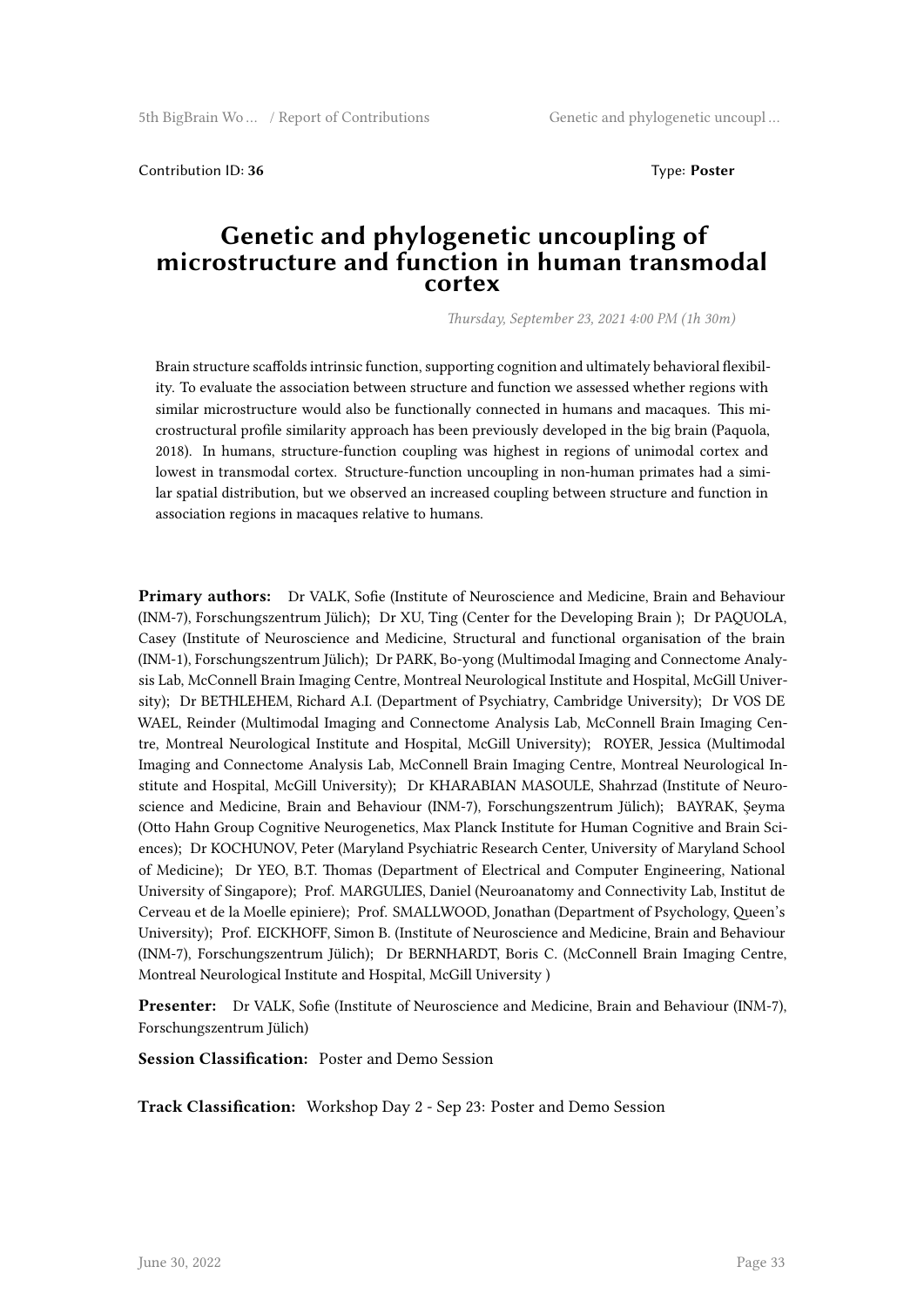Contribution ID: **37** Type: **Poster**

#### **Characterising the cortical gradients of laminar thickness similarity**

*Thursday, September 23, 2021 4:00 PM (1h 30m)*

The cerebral cortex consists of distinct layers with unique properties and functions. Previous work has shown that the laminar architecture of cortical regions varies in a spatially ordered fashion along a ''sensory-fugal'' axis, with decreasing laminar differentiation from the unimodal to transmodal areas. Indeed, the "Structural Model" proposes that the isocortex can be divided into regions with comparable laminar structures, or cortical types, with links to their connections, plasticity and development. In this study, we leveraged the BigBrain map of cortical layers and used a non-linear manifold learning approach to probe along which organisational axes laminar structure covaries in the cortex

**Primary authors:** SABERI, Amin (Institute of Neuroscience and Medicine, Brain and Behaviour (INM-7), Forschungszentrum Jülich); Dr WAGSTYL, Konrad (Wellcome Centre for Human Neuroimaging, University College London); Dr PAQUOLA, Casey (Institute for Neuroscience and Medicine, Structural and functional organisation of the brain (INM-1), Forschungszentrum Jülich); Prof. EICKHOFF, Simon B. (Institute of Neuroscience and Medicine, Brain and Behaviour (INM-7), Forschungszentrum Jülich); Dr BERNHARDT, Boris C. (Multimodal Imaging and Connectome Analysis Laboratory, Mc-Connell Brain Imaging Centre, Montreal Neurological Institute and Hospital, McGill University); Dr VALK, Sofie (Institute of Neuroscience and Medicine, Brain and Behaviour (INM-7), Forschungszentrum Jülich)

**Presenter:** SABERI, Amin (Institute of Neuroscience and Medicine, Brain and Behaviour (INM-7), Forschungszentrum Jülich)

**Session Classification:** Poster and Demo Session